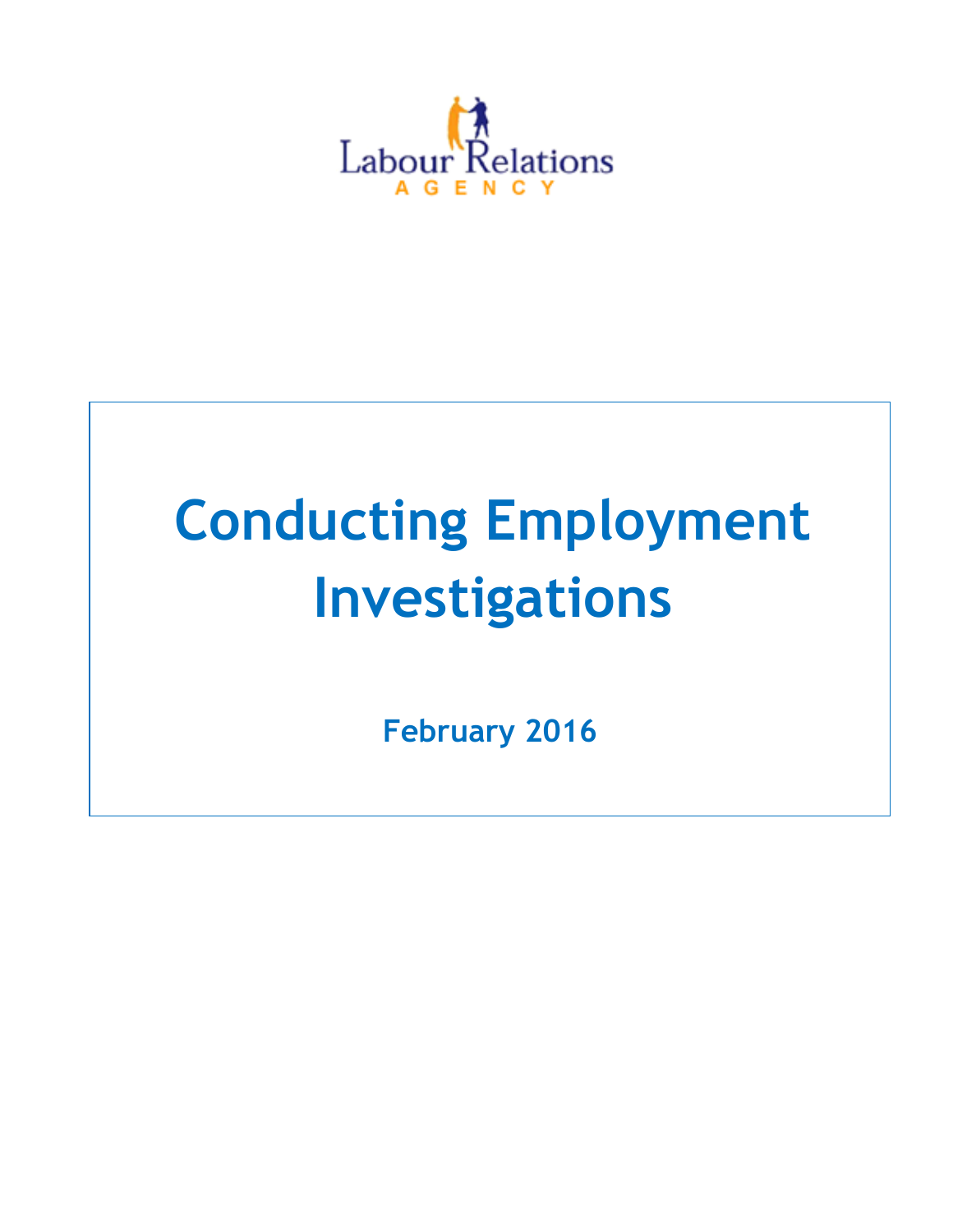# **Contents Page**

| 1                                                                       | <b>Preamble</b>                                                | 1              |
|-------------------------------------------------------------------------|----------------------------------------------------------------|----------------|
| $\overline{2}$                                                          | <b>Introduction</b>                                            | $\overline{2}$ |
| $\overline{\mathbf{3}}$                                                 | <b>Employment Investigations - Why?</b>                        | 4              |
| 4                                                                       | <b>Employment Investigations - What?</b>                       | 5              |
| 5                                                                       | <b>Employment Investigations - Who?</b>                        | 7              |
| 6                                                                       | <b>Employment Investigations - When and Where?</b>             | 8              |
| 7                                                                       | Key Responsibilities of the Investigator                       | 9              |
| 8                                                                       | <b>Investigative Interviewing</b>                              | 11             |
| 9                                                                       | <b>Lessons from Case Law Decisions</b>                         | 17             |
|                                                                         | <b>Appendix 1 - A Checklist for Small/Micro Employers</b>      | 20             |
|                                                                         | <b>Appendix 2 - Investigation Process Flowchart</b>            | 22             |
|                                                                         | <b>Appendix 3 - Investigation Report - Format and Requests</b> |                |
| Appendix 4 - Pro forma 1- Investigative interview coversheet            |                                                                | 24             |
| Appendix 5 - Pro forma 2 - Invitation to attend investigative interview |                                                                | 26             |
| <b>Useful Contacts</b>                                                  |                                                                | 27             |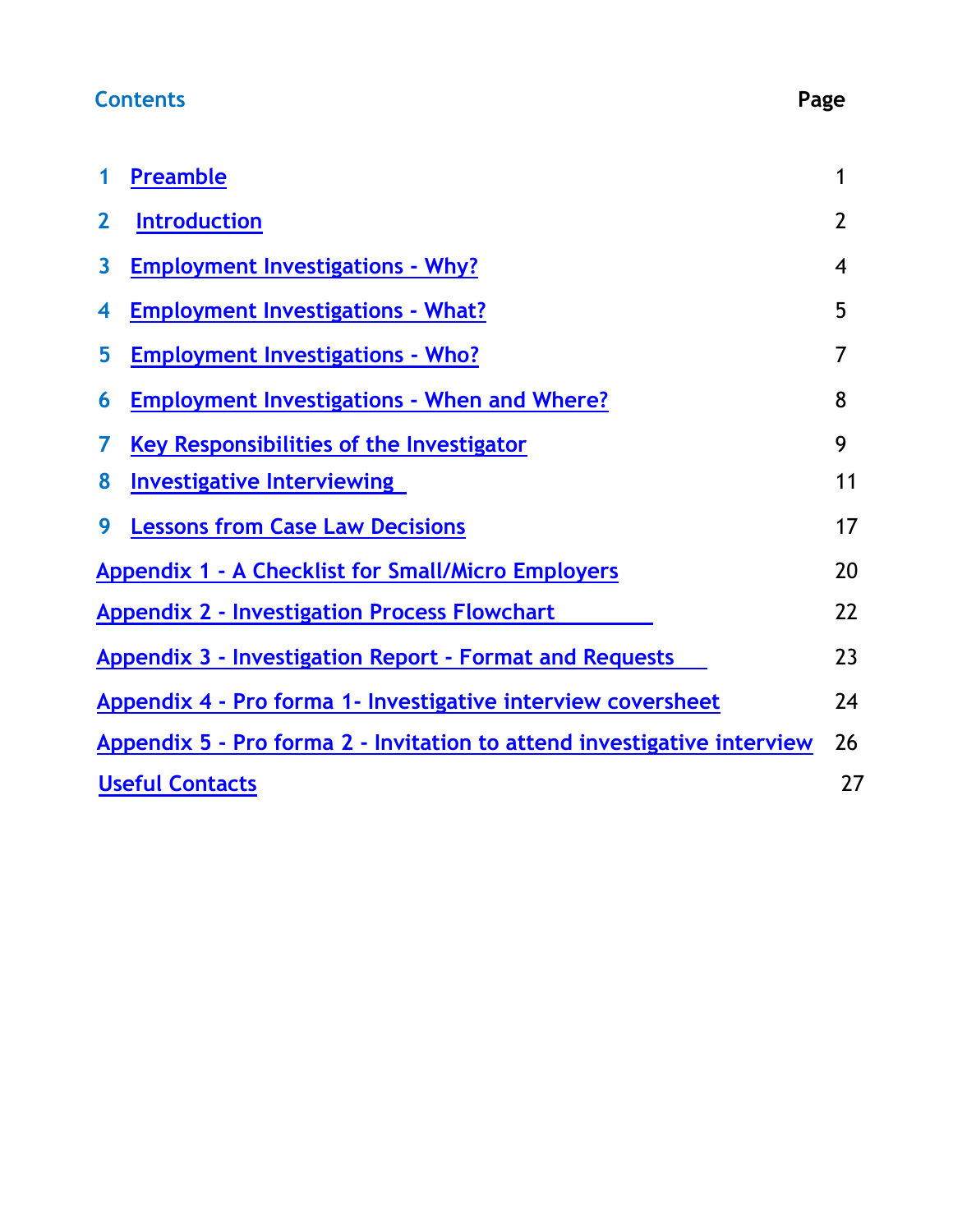# <span id="page-2-0"></span>**1. Preamble**

This guide is designed primarily for medium-sized organisations in Northern Ireland but the core principles apply as much to small and microemployers as well as multi-nationals.

The approach to employment investigations that this publication takes is one of 5W - Why? What? Who? When? and Where? It takes an applied common sense approach, guided by court decisions. Its main focus is to ensure that employers get an employment investigation right whilst being fair and reasonable to all those involved in the process.

Employment investigations are not always straightforward and many small employers may wonder why they need something as formal as an "investigation" in order to make what may appear to be a straightforward business decision. (See Appendix 1 Employment Investigations: a Checklist for Small/Micro Employers)

However, smaller employers, as with larger employers, may ultimately need to show an Industrial Tribunal how they arrived at a decision, for example, to dismiss an employee for misconduct. A properly conducted investigation demonstrates the rationality of the process, the logic and overall reasonableness of the employer's decision.

The word investigation can conjure up images of taped interviews, signed witness statements and some sort of court-like process. This is not always the case as the issue at hand may speak for itself, for example, where a sole trader witnesses first hand an employee engaged in something that would reasonably warrant dismissal. In such circumstances there may well be no need for an investigation.

An investigation for a small employer may simply be an accurate record of the decision making "audit trail" whereupon the employer shows what informed the decision making process, for example, clear facts, reliable sources of information, the organisation's custom and practice, policies and rules and the reasonableness of any subsequent decision.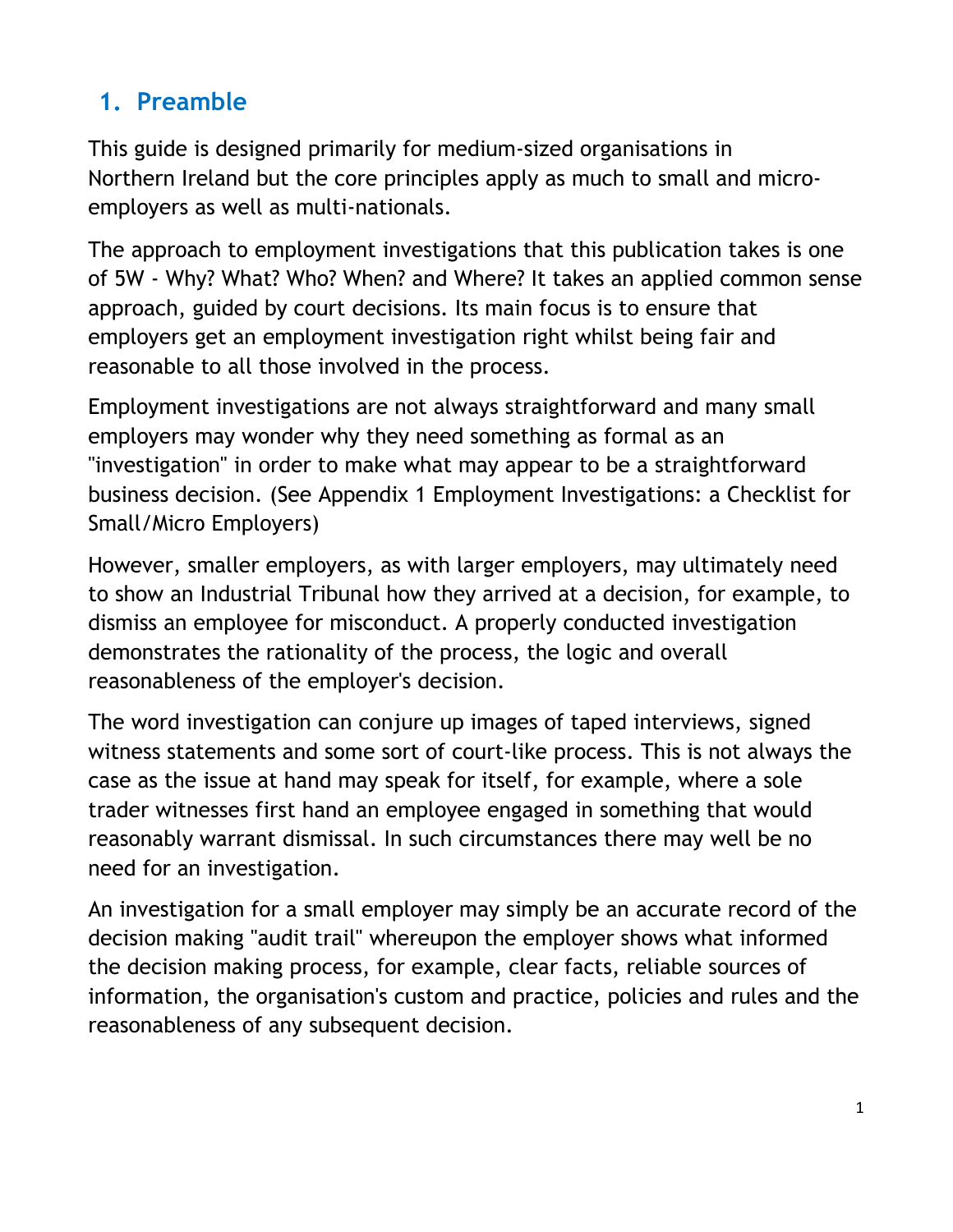**Question***: How do you make a decision regarding whether or not to discipline or dismiss an employee who has allegedly engaged in some form of misconduct?*

**Answer**: *Conduct an employment investigation.*

# <span id="page-3-0"></span>**2. Introduction**

The basic purpose of conducting an employment investigation is to inform a decision making process and as with most decisions in organisations, the situation and context informs everything.

Due consideration must be given to things such as:

- the size and resources of the organisation (proportionate expectations)
- the circumstances of the case (nature of the alleged offence)
- the legal issues associated with the case (eg fraud, whistle- blowing, etc.)
- the fairness and reasonableness of the entire investigation process (demonstrated by a proportionate, even-handed approach)

There is nothing enshrined in law that stipulates how an employment investigation should be conducted but court case decisions from the 1980's onwards require the process to be supported by the concepts of fairness and reasonableness.

Case law has developed, albeit in a fragmented and piecemeal way, to provide some degree of guidance for employers and employees alike. (See Section 9 Employment Investigations - Lessons from Case Law Decisions on page 17).

There is no "one size fits all" approach to employment investigations and how they are conducted. Elements such as the policy, what has happened in the past and what passes for fair treatment and so on, will determine the approach to the investigation in each organisation.

The lack of a model approach to employment investigations can cause confusion over expectations regarding ideas about standards of proof, quality of evidence, the right to cross examine and natural justice.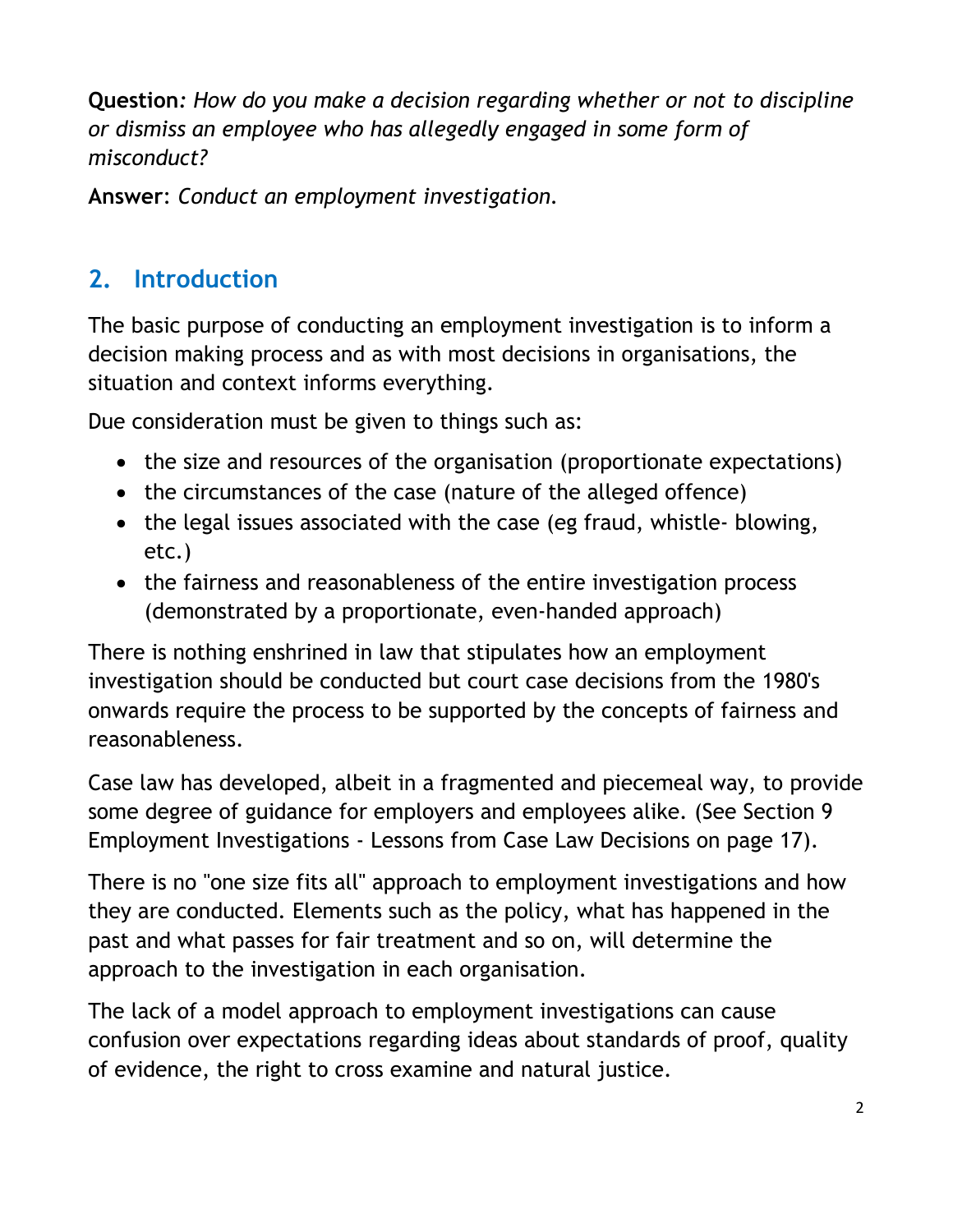Throughout this guide, expressions, such as, "each case turns on its own facts", "context informs everything" and "did the evidence provide the grounds for an employer's genuine, honest and reasonable belief?" serve to demonstrate that a tailored approach will be required when developing a set of procedures for handling employment investigations.

In writing an investigation procedure it can be difficult to comprehensively and definitively develop one that is all encompassing. A balance needs to be struck between prescription and flexibility as one size may not fit all.

Line managers who are called in to conduct an employment investigation are often daunted by the task before them given the potential implications for the person who is the subject of the investigation, for example, being faced with discipline or dismissal.

Problems regarding inconsistent approaches, quality of investigative techniques, conflicts of interest, differing opinions on time/effort required all provide the basis of an informal or off-the-cuff approach to employment investigations which may not stand up to scrutiny in the event that the case goes before an industrial tribunal.

These Good Practice Advisory Guidelines seek to give anyone who may be potentially involved in an employment investigation a degree of direction in terms of what is considered good practice. They raise reasonably foreseeable questions that need to be answered in advance of the investigation going ahead.

All too often it is tempting to engage in a "cut and paste" exercise using a model template to make life a little easier. However, each case is different and although a consistent and fair approach needs to be adopted every time an employment investigation is needed there is no one singularly accepted model procedure in existence. Context will inform many things in an investigation and due regard must be given to things such as equal treatment for the grievant whose complaint triggers an investigation and an alleged perpetrator who may be the subject of the investigation.

In order to devise a tailored approach to the needs of your organisation it is suggested that you work your way through this publication answering the core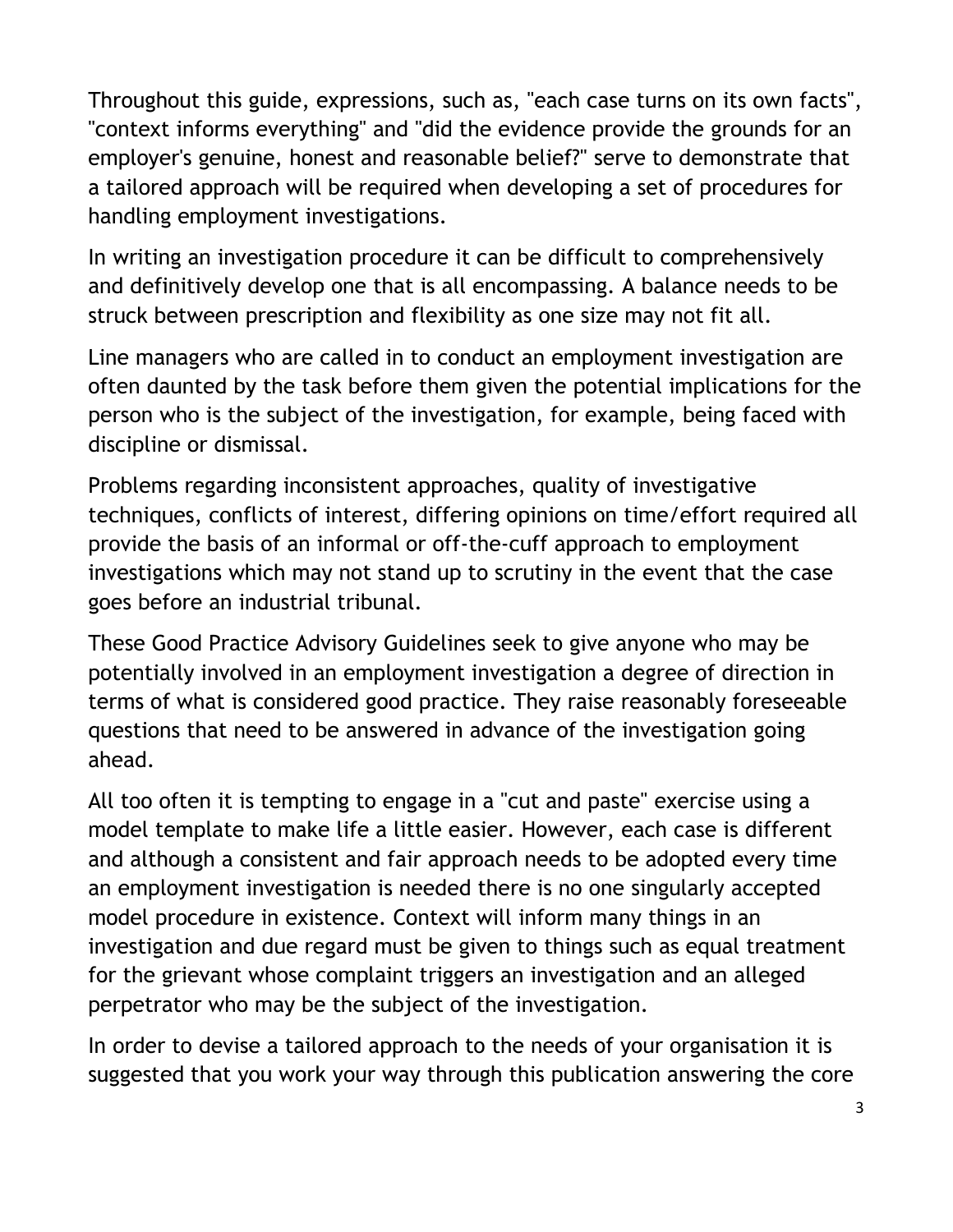questions posed. This will inform the basis for an outline employment investigation procedure unique to your organisation.

Getting the basics right first time every time is essential and this is where the 5W approach helps to set out a framework. A starting point could be to ask the following questions:

- Why is the investigation necessary?
- What facts do we know for certain
- Who is best placed to investigate the circumstances?
- When should the investigation take place?
- Where should the investigation take place?

Once you can start to fill in the blanks a process and a picture of what happened will begin to emerge and the framework of the investigation process will begin to take shape.

The Labour Relations Agency offers a Good Practice Seminar on conducting an employment investigation which is free of charge and is open to anyone with an interest in the subject, for example HR professionals, line managers, trade union representatives and supervisors.

# <span id="page-5-0"></span>**3. Employment Investigations - Why?**

An employment investigation is conducted in order to inform the decision making process and as such it demonstrates how fair and reasonable the employer has been with regard to any decision that is taken subsequent to the investigation.

The importance of the investigation should not be underestimated as the concepts of procedural and substantive or essential fairness apply as much to the conduct of the investigation as to the decision that results from it.

The core question to be answered from the outset is "how reasonable was the employer?" and the answer to this question may ultimately lie with an industrial tribunal or court. However, an employer can examine their own practice and demonstrate fairness and reasonableness by answering some of the following questions: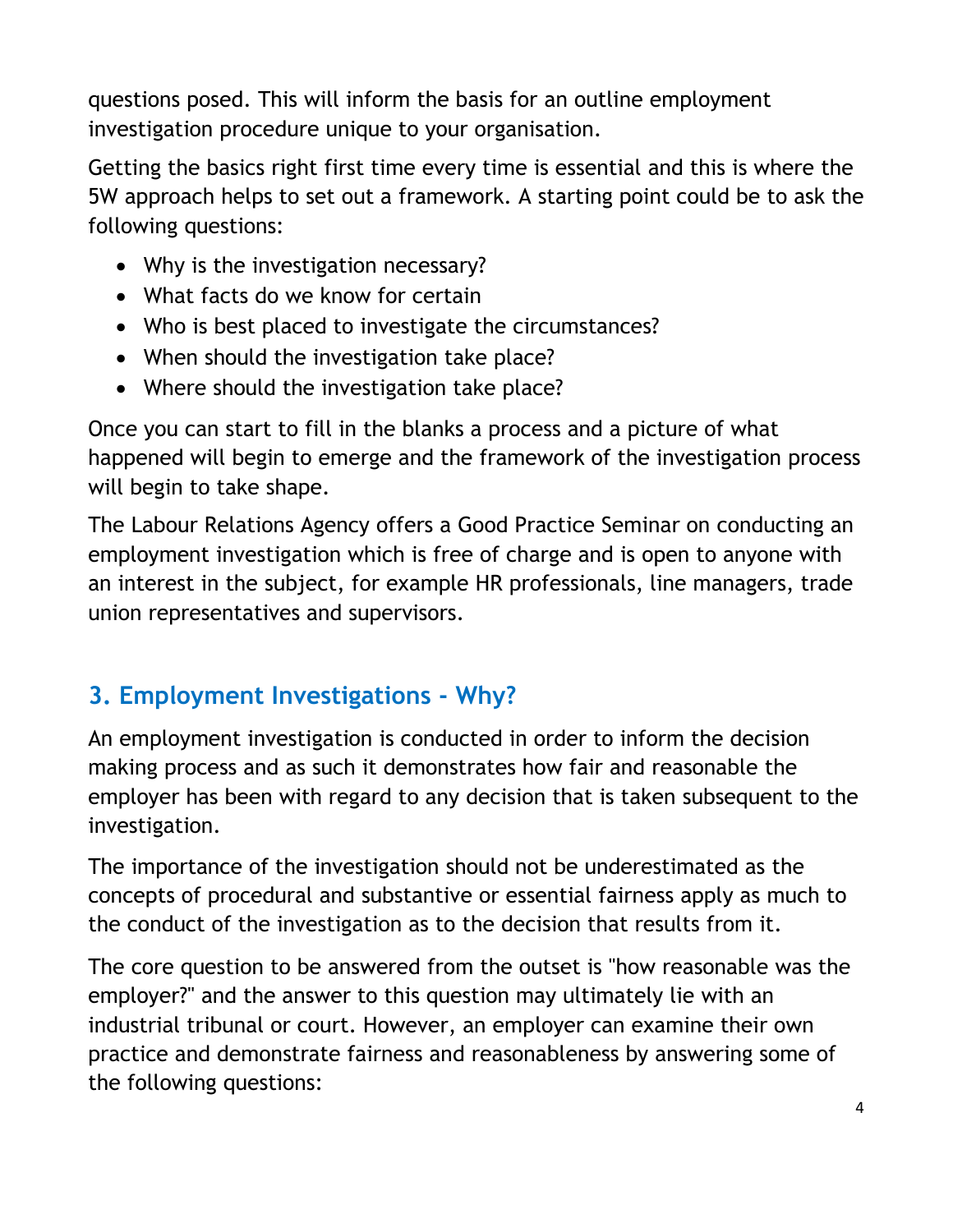- Did the approach taken to conducting the employment investigation reflect the size, nature and resources of the organisation, given the subject matter and the severity of the issue?
- Were the basic principles of fairness followed? For example, did the employee who was the subject of the investigation get the opportunity to put their side of the story across during the investigation?
- How structured was the approach to the investigation? For example, who conducted it? How did they prepare for the investigation? What sort of evidence was required? How many witnesses were needed? What sort of questions needed to be asked?

An employer has the opportunity to be proactive in relation to the above issues by drawing up simple rules and procedures in the event that an employment investigation becomes necessary. Having an investigation procedure goes towards demonstrating that the employer has a fair and consistently applied approach to finding out what happened before making a decision. In harassment cases, for example, a fair and reasonable investigation points towards the reasonable steps defence that an employer may need to rely upon in a tribunal (see Equality Commission's [Unified Guide To Promoting](http://www.equalityni.org/Publications/Employers-Service-Providers/Employment-issues/Promoting-equal-opportunities-in-employment-unifie?ID=363)  [Equal Opportunities In](http://www.equalityni.org/Publications/Employers-Service-Providers/Employment-issues/Promoting-equal-opportunities-in-employment-unifie?ID=363) Employment - Chapter 16)

The existence and consistent application of procedure cuts across two core issues that an industrial tribunal examines namely procedural and substantive fairness.

Procedures may include checklists concerning sequence of actions, what parties need to be told in advance of the investigation, pro formas to be used in an investigative interview and so on. (See Appendices 2-5 for details)

### <span id="page-6-0"></span>**4. Employment Investigations - What?**

An employment investigation is the process of drawing out the facts, making recommendations (in certain cases) and presenting them to an individual(s) with the responsibility of making a decision with regard to any disciplinary or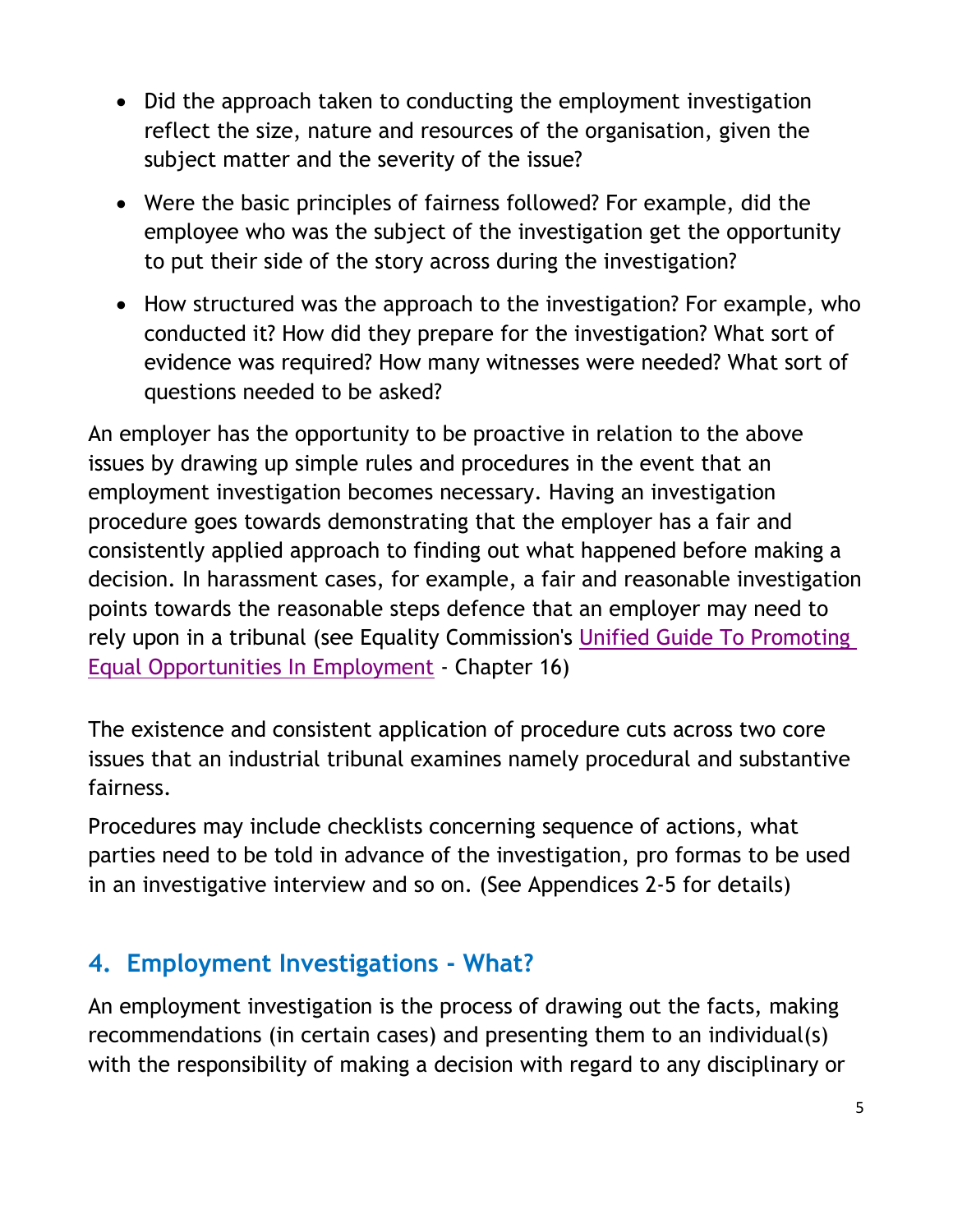dismissal sanction that may be necessary. In other words, the employment investigation has a purely informative role and is not responsible for decisionmaking as such.

An investigator is not required to make a value judgement on the individual(s) who is subject to the investigation and in this respect needs to remain objective in his/her approach to conducting the investigation.

At the core of the investigation is the notion of "informing the decision making process" so that a reasonable employer can rely on the integrity of the investigation as being the sound basis for a fair decision.

Some core questions that need to be answered include the following:

- What is the employment investigation for and what are the sources of evidence at the heart of the investigation? (eg is it hearsay or is there unquestionable documentary evidence?)
- Who determines the Terms of Reference covering the remit and extent of the investigation) for the investigation and are these agreed with the investigator in advance?
- What are the investigator's exact and written Terms of Reference? (For example - To investigate what happened between Mr X and Mr Y in the canteen on the morning of DD/MM/YY)
- What has the approach to employment investigations been in the past?
- Has there been consistency in decision making in the same or similar instances in the past?
- Did the investigation report provide the basis of a fair and reasonable decision by the employer in this particular situation and given all the circumstances?

Preparation is vital if an employment investigation is to be successful and thus the investigator needs to know exactly what is required of him/her in advance of conducting any investigative interviews and drafting an investigative report.

It is vital that the investigator knows particulars such as the timeframes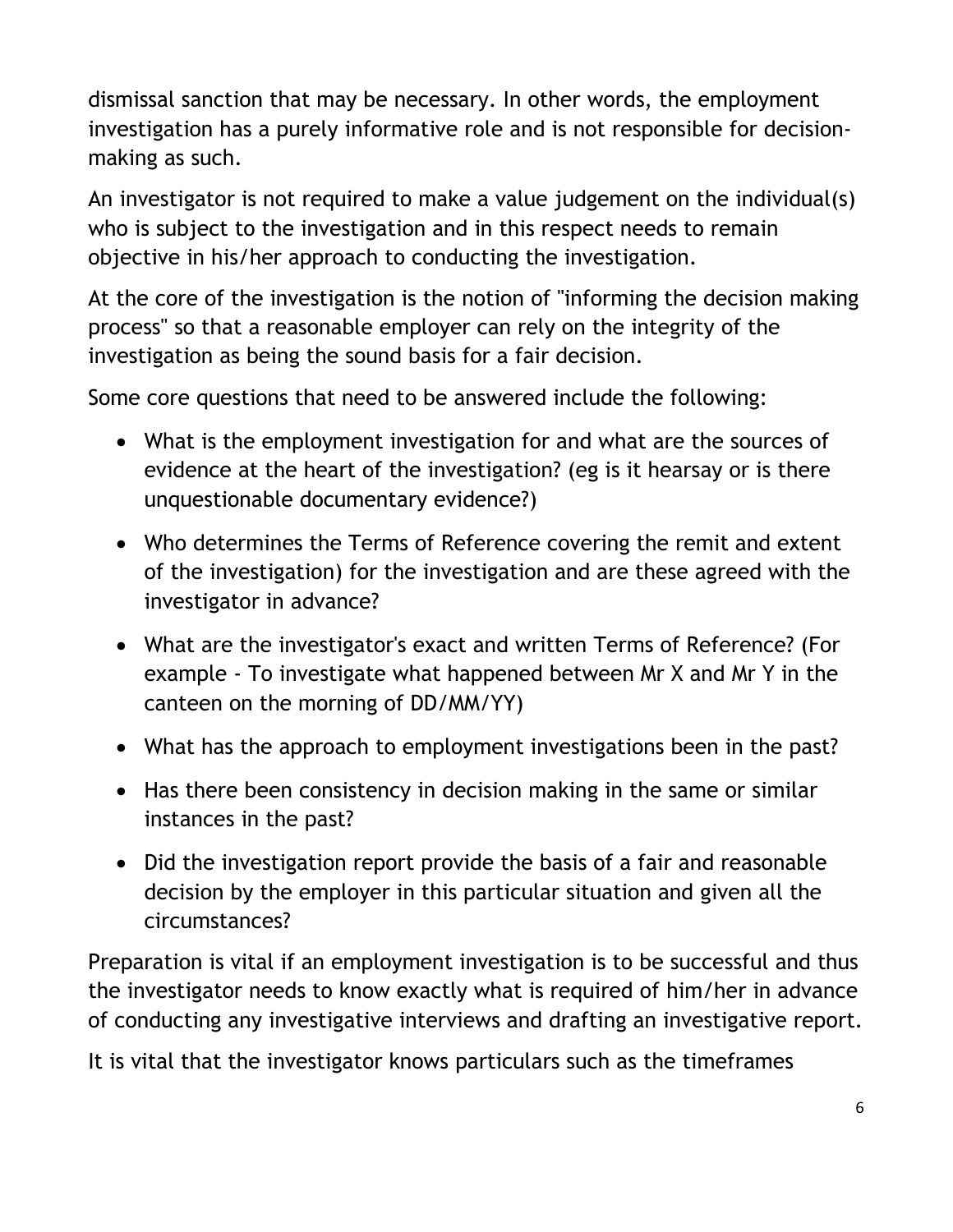involved, and the potential legal framework which supports the investigation (e.g. fraud, misconduct, data protection, etc.).

# <span id="page-8-0"></span>**5. Employment Investigations - Who?**

A key question that can often be controversial is who should actually conduct the investigation? The answer to this question varies from organisation to organisation. For example, this role may be filled by a dedicated investigatory officer, a line manager (who has no identifiable conflicts of interest), or an external consultant brought in specifically to conduct the investigation.

In an ideal world an employment investigator should not be subject to suspicions regarding impartiality and objectivity. However, the reality is that regardless of who is chosen to conduct an investigation there may be cries of foul play, for example, on the grounds that the investigator is an employee and would therefore not wish to upset his/her employer, or perhaps a consultant will be perceived as being obligated to the employer as the paymaster.

Thus an employment investigator may find his/her integrity being questioned from the outset and as such it is almost an occupational hazard which can be countered by the individual conducting the investigation in a professional, objective, timely manner and demonstrating consistent honesty and integrity throughout the process.

A basic principle of investigation integrity is to ensure that the investigator has no connection with those subject to the investigation, thus using a manager from a different department to conduct the investigation is quite a normal approach. In smaller organisations such arrangements may not be possible and an investigation may need to be conducted by a supervisor or manager who may have a connection but is required to be professional and objective in his/her handling of the investigation.

Some core questions that need to be answered are, for example: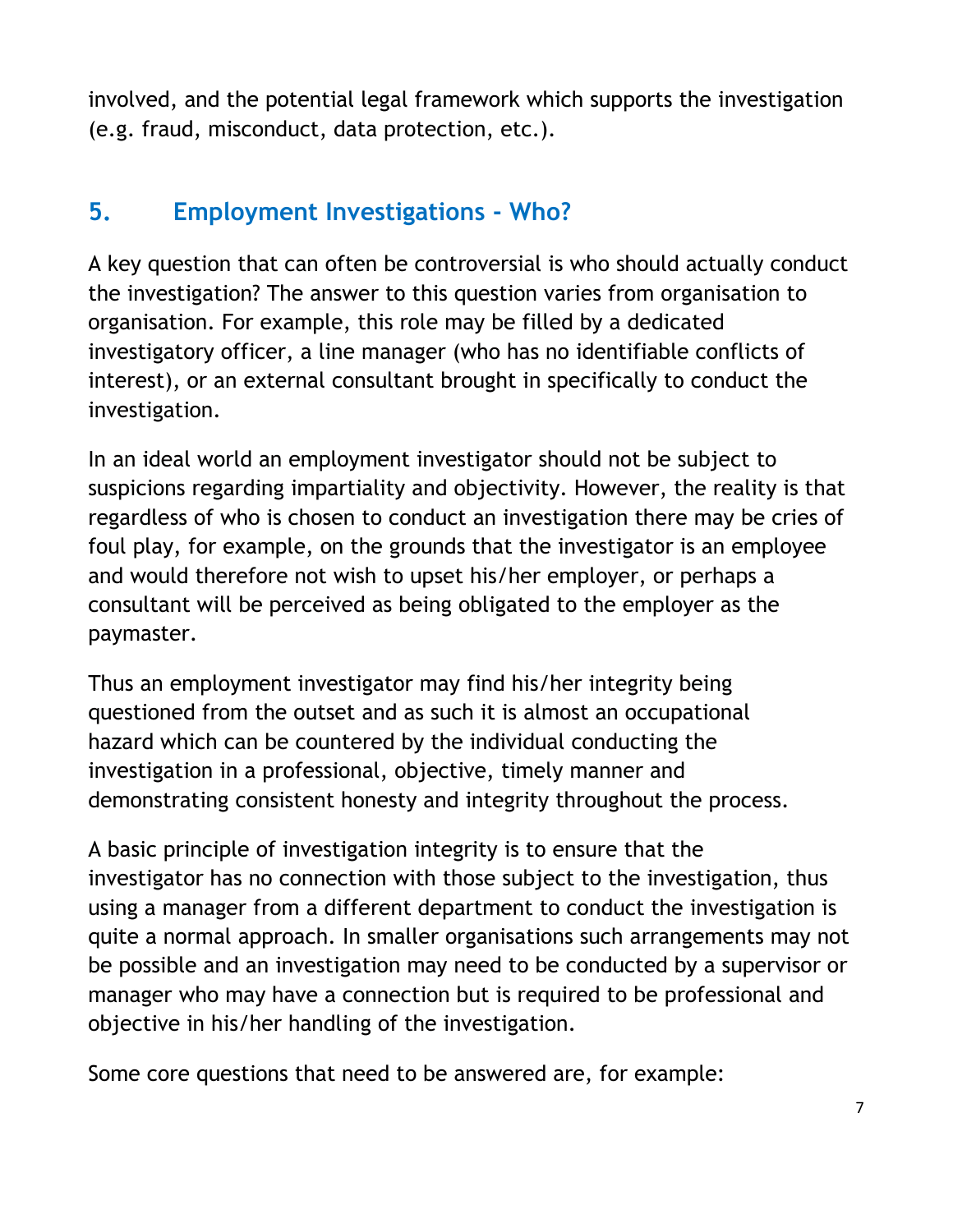- What mechanisms exist to ensure investigators declare conflicts of interest?
- What provisions are in place to confirm the investigator's credibility and integrity?
- What provisions, if any, are there for employees to be accompanied in investigations? (There is no statutory right to be accompanied, but there may be a contractual right and many employers offer union or colleague accompaniment as a good practice gesture)
- Who, or what, will act as a recording mechanism during the investigation? (e.g. a secretary taking word-for-word notes or some form of recording device)

Once again if answers are formulated to the above questions in advance of the investigatory interview process then the job of the investigator is made much easier. A policy document can be drafted to include the planning and management of employee investigations. The policy should be communicated and distributed to all employees.

### <span id="page-9-0"></span>**6. Employment Investigations - When and Where?**

#### **When?**

Whatever has triggered the investigation, for example an employee grievance, will have an effect on timescales. Common sense dictates that employment investigations should commence as soon as is reasonably practicable whilst employee recollections are still fresh.

Most policies and procedures on grievance and discipline issues will have a quantified timescale built into them but not all will give due regard to how long an investigation will take and how it could impact on other timescales connected with it.

Timeliness is a thorny issue with some organisations opting for a vague approach, saying that the investigation will "be complete as soon as possible"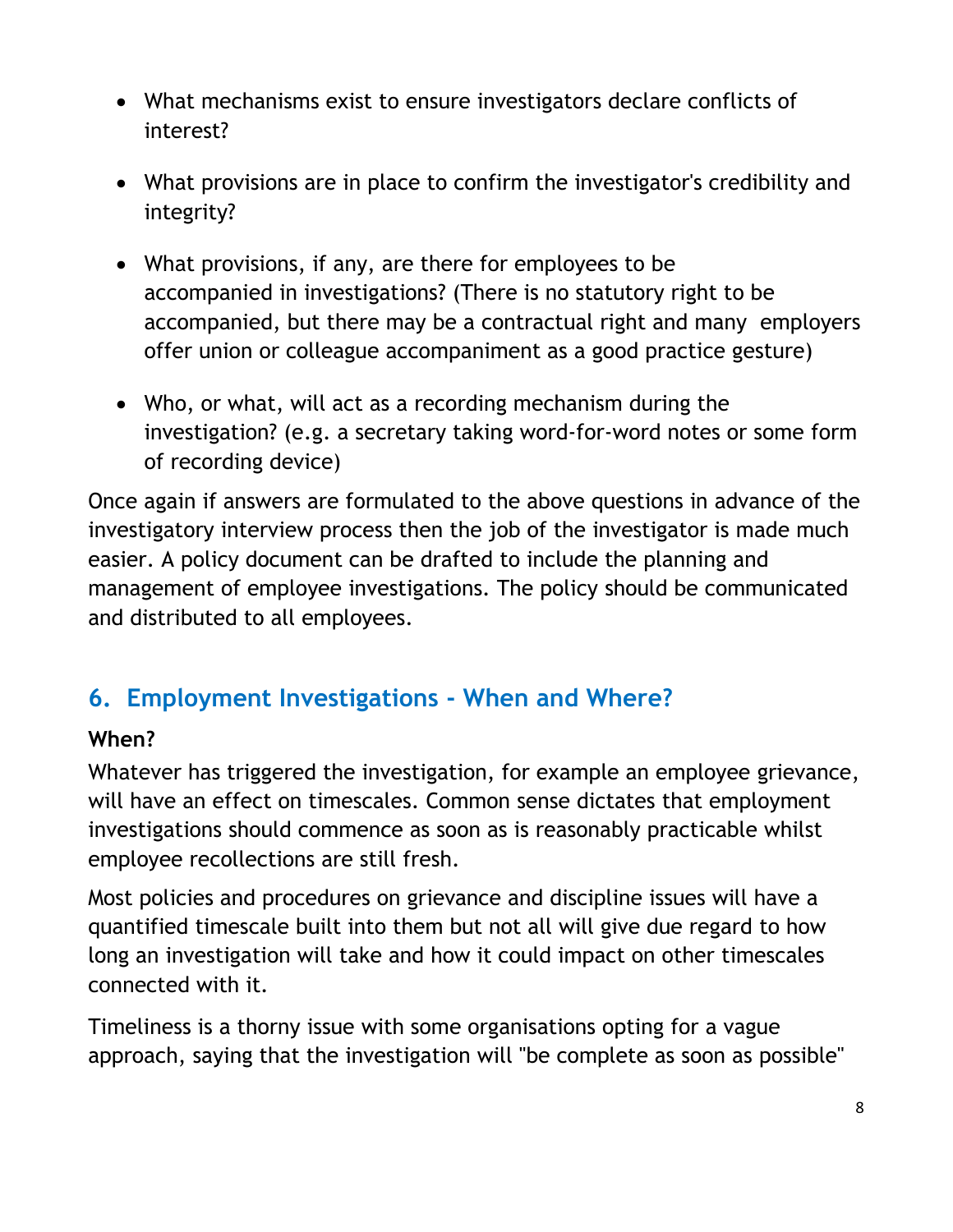and others opting for a more specific approach saying it will be complete within fifteen days of commencement".

Once again the law is silent on exact timescales associated with employment investigations.

Some core questions in this area include the following:

- Are there provisions in place for extending the timescales?
- How long is the advance notice given to employees for attending an investigative interview and will it be during normal working hours?
- What are the, contents of the letters to the subject of, or the witnesses to, an incident to be investigated? (e.g. regarding an alleged incident that took place on 00/00/00 we would like to invite you to participate in an investigative interview on 00/00/00 at the following time and location.......) (See Appendix 5)

#### **Where?**

In relation to where the investigation process should take place the most common questions to answer relate to the following:

- Are interviews conducted on or off site?
- How are the sensitivities of on-site investigations during normal hours addressed?
- How long are the investigative interviews likely to last and will there be more than one?

# <span id="page-10-0"></span>**7. Employment Investigations - Key Responsibilities of the Investigator**

The importance of the roles and responsibilities of the investigator should not be underestimated given that a decision on the fate of an employee's ongoing employment may turn on the contents of the investigator's report.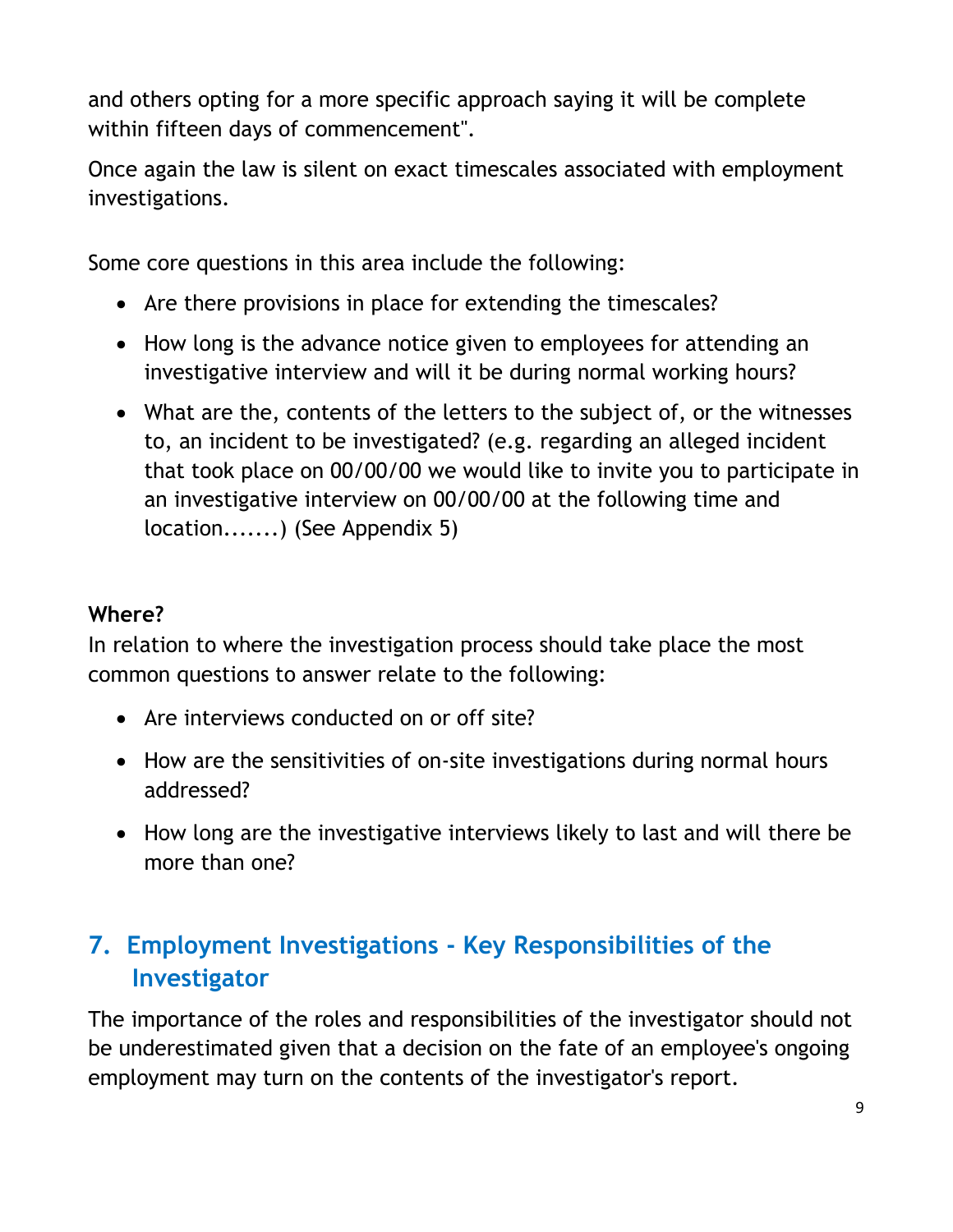The key touchstone document will be the Terms of Reference that the investigator is either given or formulates by agreement. The Terms of Reference will determine the remit of the investigation and provide for limitations and latitude alike.

The investigator must ensure that the Terms of Reference are clear and focused because if they are not the investigation may change into something more akin to a general query or cultural audit rather than a drawing out of the facts relevant to a specific incident.

Preparation and planning are central to the investigation process and thus the investigator should:

- Report any real or perceived conflicts of interest and disqualify themselves accordingly
- Examine the Terms of Reference and decide who needs to be interviewed (eg who is the subject of the investigation and who can assist with it)
- Analyse the foreseeable issues that could arise (e.g. stress, reluctance to co-operate, requests for anonymity, requests for copies of statements, and so on)
- Look at the order of the events relevant to the alleged incident and begin to formulate the first set of basic open questions that follow the sequence of events with a view to formulating more detailed questions. In addition, draft a schedule of questions for the subject of, and for the witnesses to, the incident under investigation
- Ensure interviews and questions follow a logical sequence, e.g. key protagonists and key witnesses first, and that the questions are focused within the Terms of Reference
- Examine and identify the underpinning framework e.g. legal, civil/criminal. From here be aware of the issues that may potentially fall out from them (parallel criminal proceedings). What is the context of the investigation? eg claiming expenses (Fraud), bullying or harassment (Misconduct), breaches of legal obligations (Whistle-blowing)
- What are the sources of the evidence? eye witnesses, e-mail audit trail,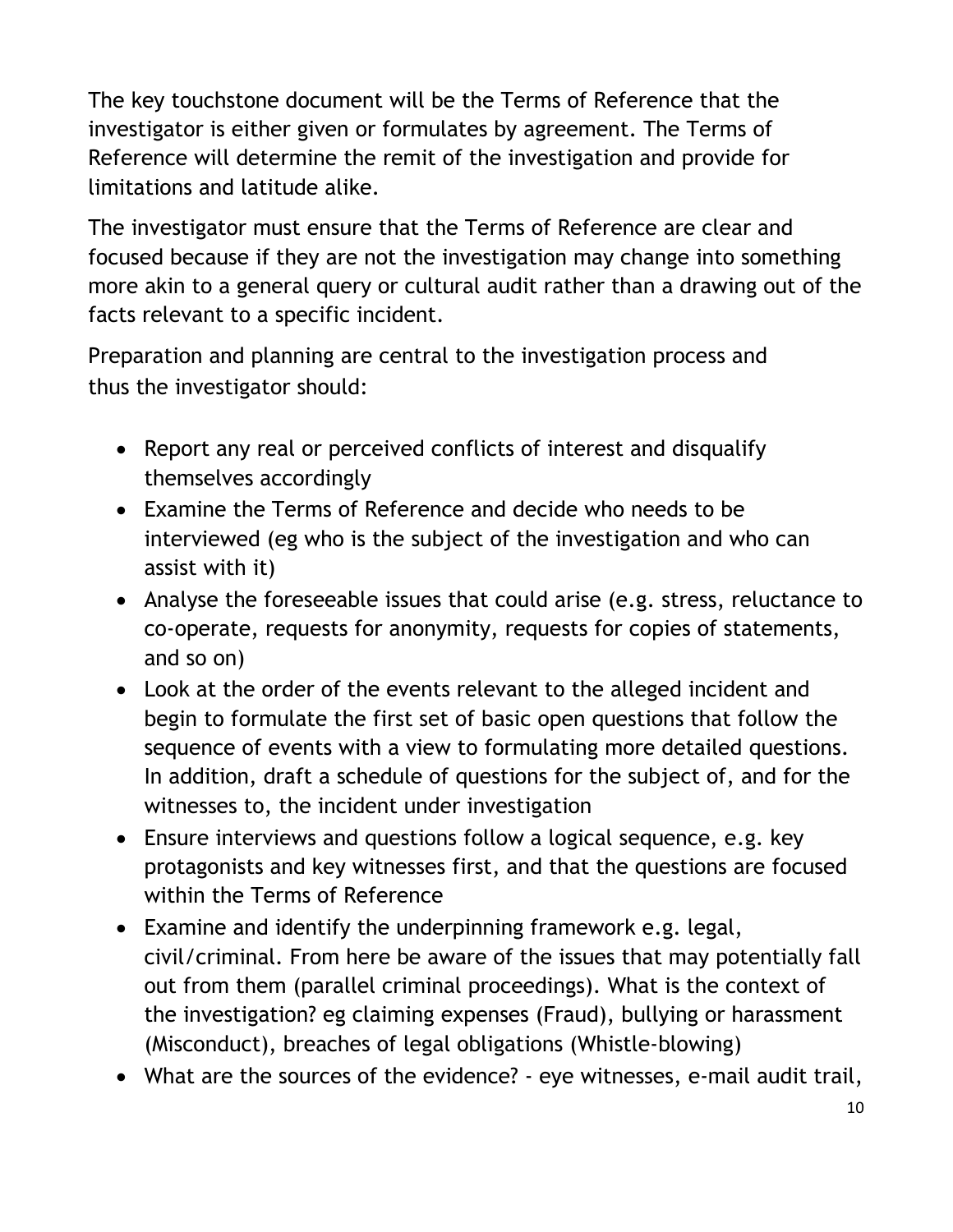document -based evidence, CCTV, circumstantial evidence, or hearsay evidence

• Record and retain all information gathered whilst checking for gaps, inconsistencies and lack of corroboration

#### <span id="page-12-0"></span>**8. Employment Investigations – Investigative Interviewing**

Employers, employees, union representatives and witnesses should bear in mind that the investigative process, including interviews, is not court-like in nature and should not be conducted in such a manner.

To this extent line managers should not treat the investigative interview as a one-sided inquisition, nor should Trade Union (TU) representatives take an over-zealous approach to defending a member's rights in what is a fact finding process where representation should be unnecessary.

Investigators should pay due attention and regard to the following:

- The time, location and privacy of the interview (core hours, on/off site, etc.)
- How to address the matter of accompaniment or representation in advance of the meeting, e.g. perhaps write to the TU representative and be transparent about the process
- Eradicating possible distractions to the interview (telephone, mobile, tannoy, temperature, persons entering the room)
- Room lay-out (types of chairs, angle of chairs, use of desks), access to refreshments and use of comfort/smoking breaks
- Recording mechanisms and provisions for copies to be made (tapes, CDs, notes), or procedures regarding receipt of typed personal copies of statements made
- Questioning techniques open and framed for example, "Tell me what happened....", "Describe for me if you would....", or Who?, What?,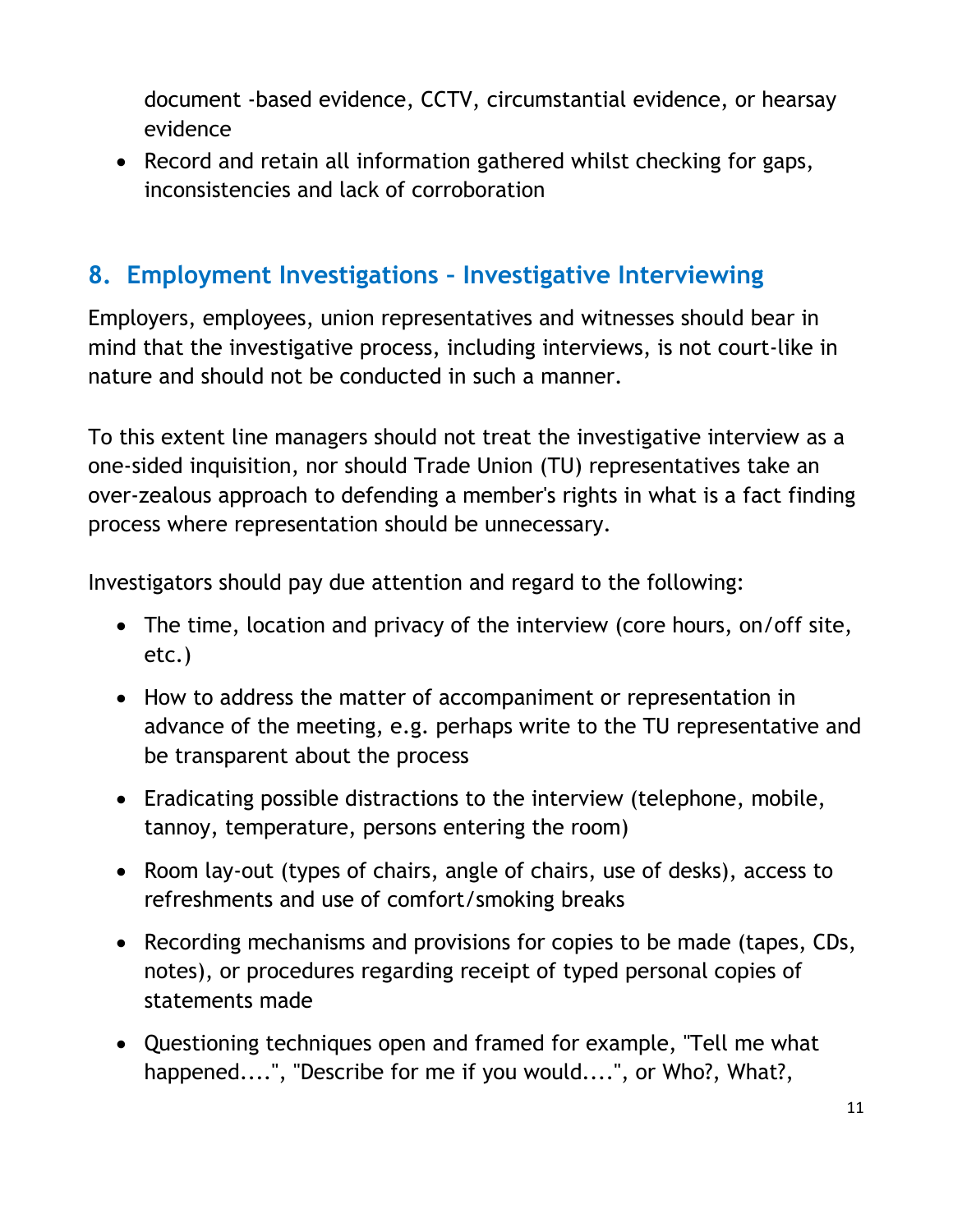Where?, When? and Why? (although be careful about asking the why question as it requires tact)

- Questioning styles:
	- Closed useful for verifying facts but can be limiting
	- Focused aimed at getting more information by probing
	- Specifying designed to elicit particular details
	- Clarifying enabling the investigator to check facts, content and meaning
	- Challenging used to check relevance
- Remember to use active listening skills by paying careful attention to what the interviewee is saying, listening for the meaning from what is being said as well as what is not being said, and by using accurate paraphrasing to verify accuracy, e.g. "so what you are telling me is......."
- Use techniques such as asking the interviewee to think of himself/herself as having a memory like a DVD film and to remember back to the relevant scene and then "play back" the events in chronological order
- Body language whilst actively listening is vital, thus the investigator should ensure that he/she is facing the interviewee. Always avoid folded arms. Other good practice tips include - leaning towards the interviewee and not slouching or leaning back, and giving the interviewee an appropriate amount of eye contact with a relaxed body posture
- Be aware of appropriate physical proximity, appropriate facial expressions, affirmative gestures (such as nodding), being neither too still nor too animated and remaining non-judgmental
- Examine the quality and sources of the evidence that is being presented in terms of credibility and reliability - a genuine and honest first-hand eye witness, genuine and honest corroborating statements, copies of emails (and audit trail e-mails), web monitoring reports, and clear CCTV imagery, all of which are good quality evidence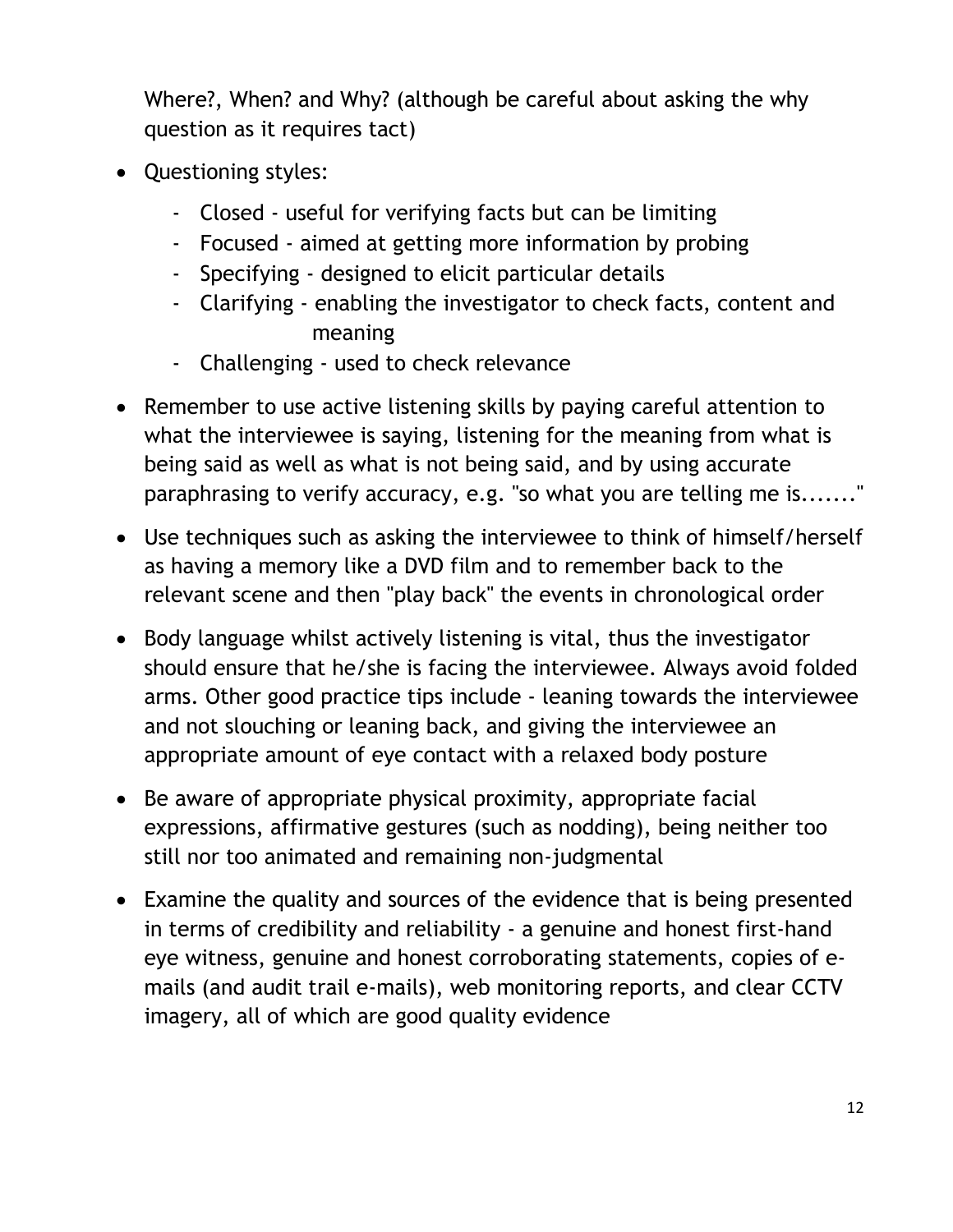Many investigators use the **PEACE** model for investigative interviewing:

- **P** = Plan and Prepare prepare, prepare, prepare (Terms of Reference and key objectives)
- **E** = Engage and Explain build rapport and be open and transparent about the process
- **A** = Account allow the employee to provide a full account of what happened **\***
- **C** = Closure draw process to end checking all areas have been covered and asked
- **E** = Evaluate examine the quality of the information you have acquired for your report

**\****This is where the facts as presented are given to the investigator and it is here that the skills of conversation management are used by the investigator. Bear in mind that the Terms of Reference are central, and that the interviewee does not veer off on an irrelevant tangent, attempt to raise counter-grievances, raise matters which are historical supposition, or engage in conjecture.*

Interview skills need to be practiced and honed and cannot be imparted by an advisory guide such as this. However, due regard should be paid to the need to use conversation management to keep the interview on track. Focus on the facts presented without leading a witness or missing out on facts.

If a witness or the subject of the investigation invokes the contractual right to bring someone with them, the investigator needs to be aware in advance about the capacity in which the other person is acting e.g. a colleague in an accompanying capacity or a TU representative in a representing one. This issue can change the dynamic of the interview given that the representative may argue that they have the ability to answer on behalf of their member which may prove problematic in terms of interview efficiency.

The investigator should also pay due regard to aspects of good practice whilst in the interview and these could include: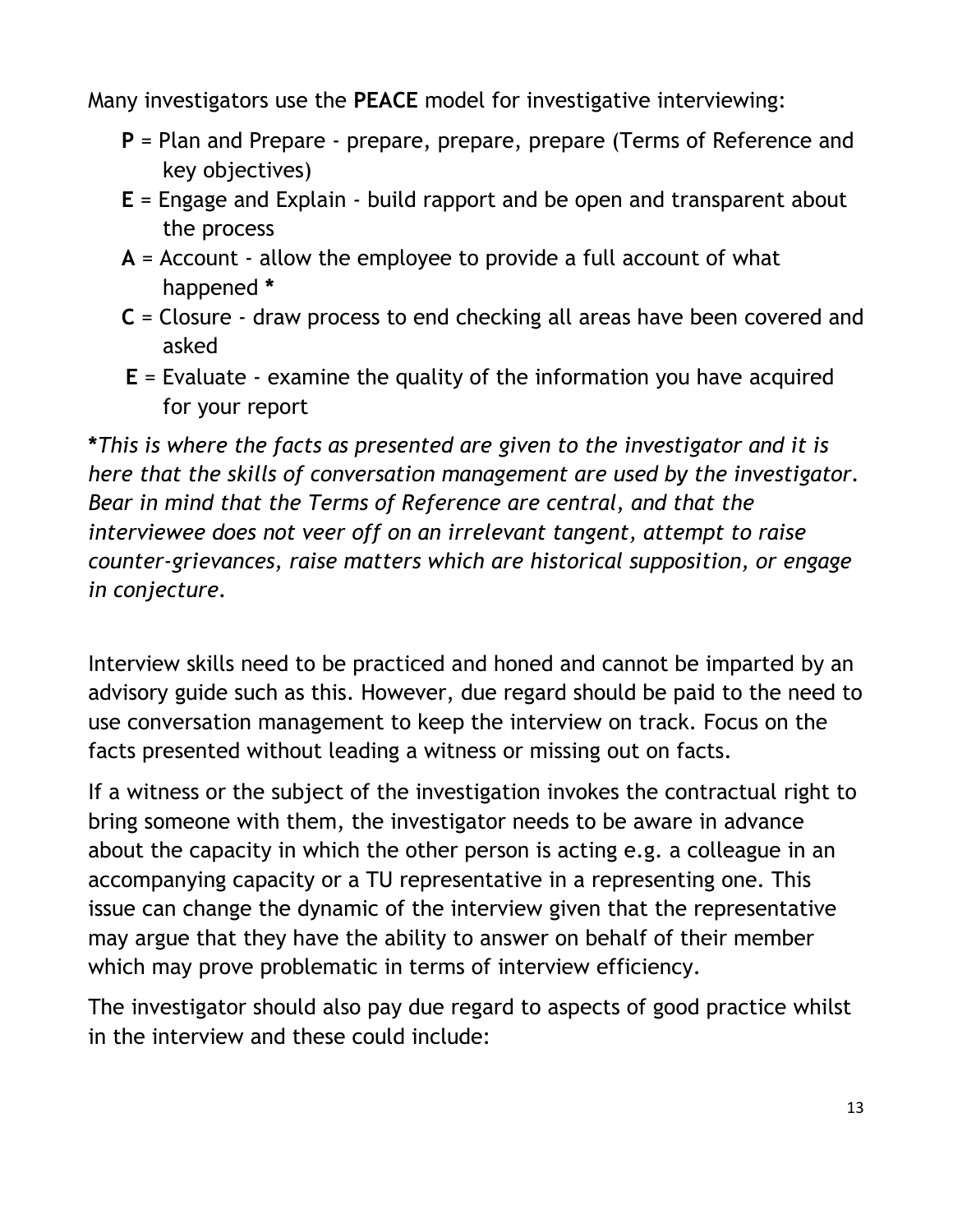- Witness anonymity this can be a thorny issue and case law decisions give guidance on when it should be granted (internally and externally), for example, if the employee can reasonably demonstrate a genuine fear of serious reprisal
- Is the evidence collated Clear, Conspicuous and Corroborative (think of 3C's)? Is the evidence Credible, Reliable, Adducible, and Weighty (Think CRAW)?
- Be aware of the procedures involved if an employee attempts to raise a grievance or counter-grievance during an investigatory interview (indicate that there is a separate process for this). Similarly, do not allow the investigatory interview to transform into a disciplinary hearing if things get heated
- Do not confuse assumptions and opinions with facts; investigative reports should deal in just the facts only
- Always retain clear, intelligible and accurate notes; everything is potentially discoverable at an industrial tribunal
- Pay attention to the basics when recording information dates, times, places, people present, relevant times, relevant facts, relevant answers, signed and dated (signatures are preferable but the process should not be derailed by their absence)
- Try to avoid the need to conduct a second interview as it may get limited results second time round. (Those attending for a second time may be anxious about their recall and this may affect their answers in the interview)
- Familiarise yourself with your policy if there is a criminal element to the nature of the alleged offence. In other words, does the organisation automatically defer to the police and put any internal investigation into abeyance until the police have concluded their investigation regardless of the nature and seriousness of the alleged criminal offence? For example, if £10 is stolen from petty cash is an internal investigation impossible until after the involvement of the PSNI?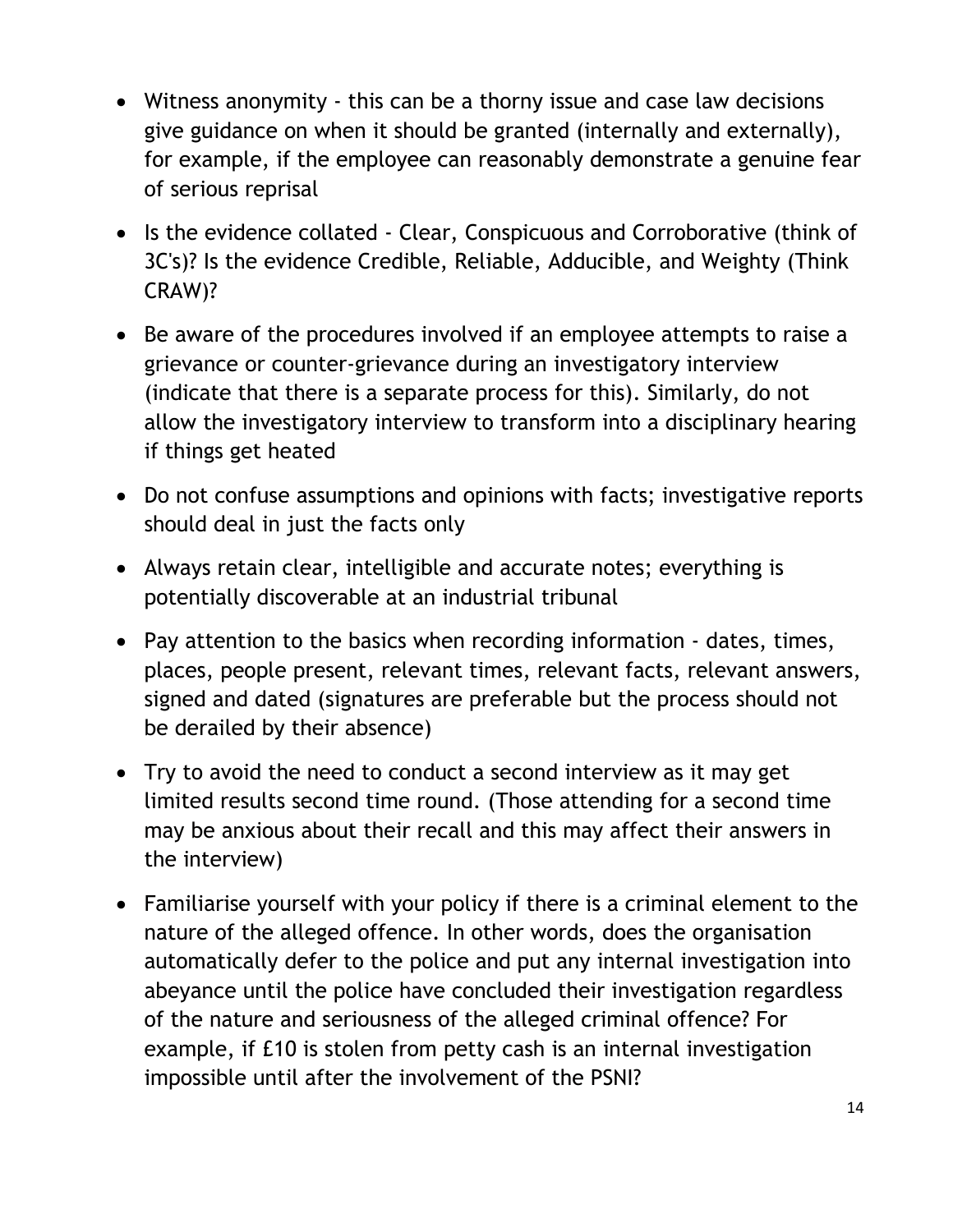- Familiarise yourself with the grievance and disciplinary policies to see where and how investigations fit into these
- Ensure that, where the investigation is on bullying or harassment, the investigation procedure complies with any Dignity at Work policy in terms of things such as protection of victim, precautionary suspensions and compliance with timescales. (See joint LRA and Equality Commission [advice on Harassment and Bullying in the Workplace\)](https://www.lra.org.uk/publications/agency-publications/advice-and-guidance-on-employment-matters/joint-ecni-lra-publications/harassment-and-bullying-in-the-workplace)
- Be prepared for things such as data subject access requests being made, by those involved in the investigatory or grievance or discipline process, under personal information rights afforded by the Data Protection Act (1998). [\(See "Guidance from the Information Commissioner's Office -](https://ico.org.uk/media/for-organisations/documents/1064/the_employment_practices_code.pdf) The [Employment Practices Guide"](https://ico.org.uk/media/for-organisations/documents/1064/the_employment_practices_code.pdf) section 2.13 page 49)
- Check your understanding of the procedure involved when an employee is being uncooperative with the investigation process. Will the employee be made aware that this can be virtually the same as a failure to obey a reasonable instruction and possibly lead to a disciplinary sanction?

It is always difficult for an investigator to balance being prescriptive, for the sake of certainty and consistency, and being flexible in order to adapt to the requirements of the particular case. In this regard each case will turn on its own facts and the investigator will need to make decisions on issues that arise at any given time, for example:

- 1. How many attempts should be made to re-schedule interviews when witnesses/subjects cannot attend an initial date? (e.g. a maximum of two)
- 2. What is the policy if an interviewee wishes to record the proceedings in an employment investigation interview? (check data protection requirements)
- 3. What are the arrangements in place for a witness/subject who becomes angry or distressed during the interview process? (personal safety provisions should be in place)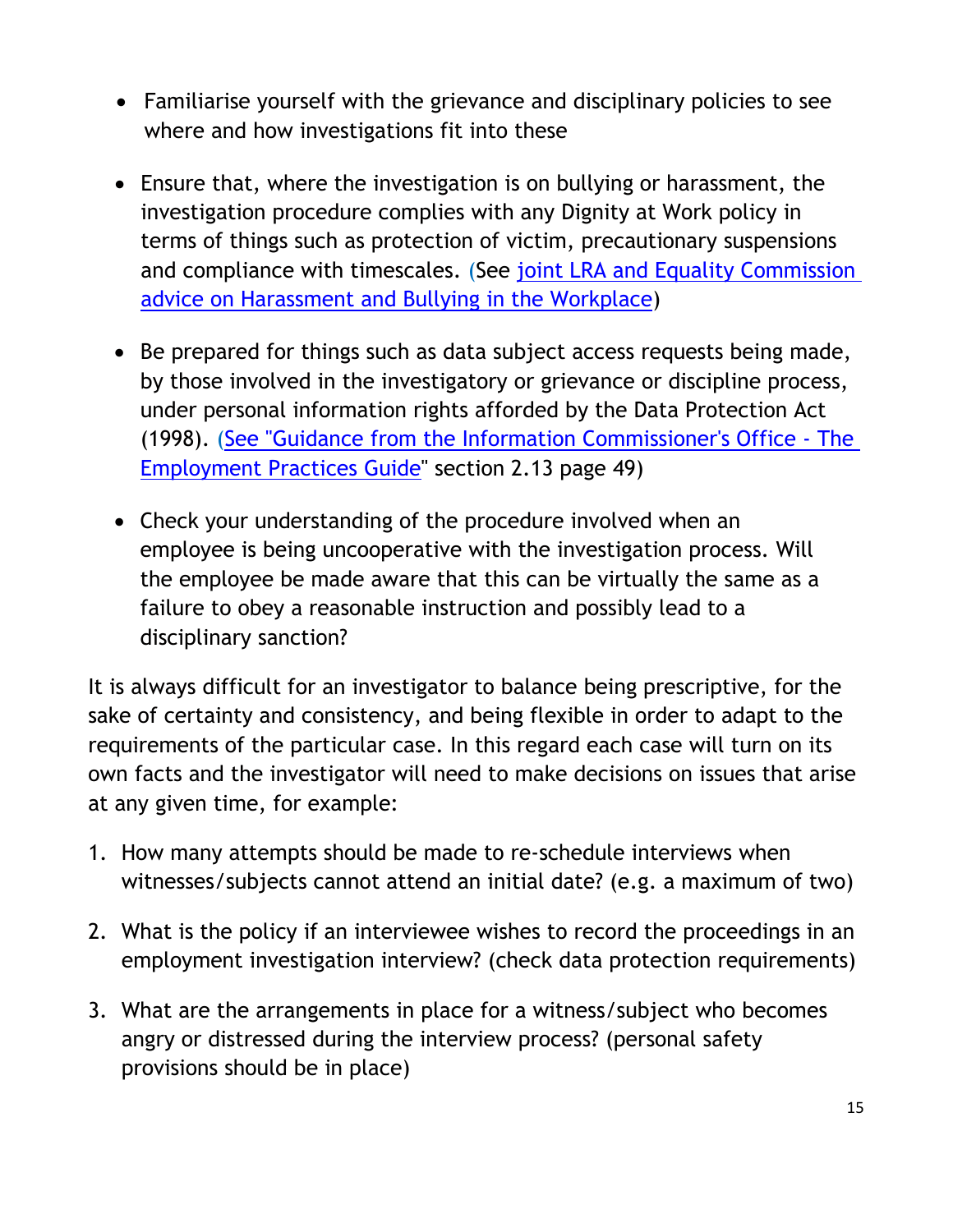- 4. How will the quality and sources of evidence, especially if solely circumstantial or based on hearsay, impact on the finding and recommendations of the investigator?
- 5. What if the investigator is asked to make recommendations even though they were not part of the original Terms of Reference? This issue should be clarified from the outset as many external investigators will see their role as fact finders only and that it is a management role to interpret the report in accordance with company policies and procedures. Once again ensure the Terms of Reference are clear from the beginning so that the investigator is in no doubt about whether or not he/she is required to make non-binding recommendations
- 6. What about counter-allegations that are made during an investigation? If supplementary issues are raised during the course of the investigation the investigator needs to be able to know when to advise the interviewee of the separate grievance procedure which should be invoked whilst including the fact that a separate grievance or counter-allegation was raised during the course of the interview in his or her report
- 7. What if an interviewee refuses to sign the transcript of the interview? This does not mean that the process is invalidated, but attempts should be made to record reasons why a signature was not forthcoming. Provisions should be in place for interviewees to verify the accuracy of their statements and if appropriate make agreed amendments

Problem areas such as those detailed above are quite common and many of these can be traced back to the confusion that arises regarding rights and responsibilities. Many misperceptions exist about what should or should not take place in an employment investigation and this is where individuals fall into an easy trap. All too often individuals substitute their own view of what should happen in an investigation for what a reasonable employer would do. Industrial Tribunals in Northern Ireland are all too aware of the problems that arise from the classic mistake of substitution of views and the impact this can have on the management of expectations in the internal employment investigation process.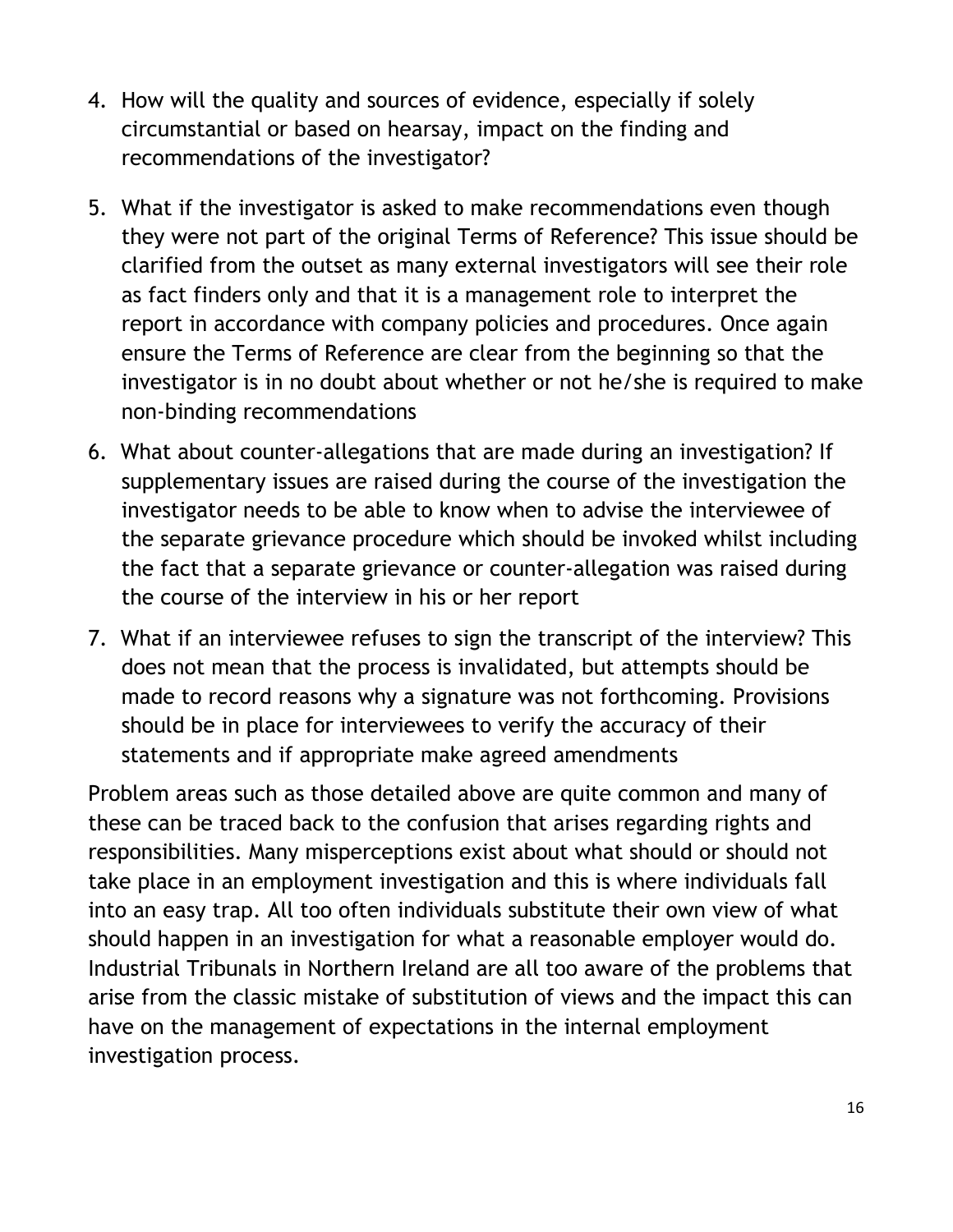# <span id="page-18-0"></span>**9. Employment Investigations - Lessons from Case Law Decisions**

Case law decisions essentially drive the key requirements of an employment investigation, but these decisions need to be treated with caution for a variety of reasons including the following:

- Case law decisions can date quickly and be superseded because a higher court may decide that the lower court decision was wrong and thus overrule it
- The authority level of the court is vitally important, for example the Supreme Court is the highest court in the UK, and a general rule of thumb is the higher the court making the decision the more likely the decision is to remain binding on lower courts for longer
- Many cases are "fact sensitive" and the decision may not be applicable in all circumstances because of specific facts and the impact of laws on statutory dispute resolution
- In Northern Ireland there is no Employment Appeals Tribunal (EAT) as there is in England and Wales. EAT decisions are not binding on Industrial Tribunals in Northern Ireland but they do have strong persuasive value

*Disclaimer- The following extracts from case law decisions are used for illustrative purposes only and should not be deemed to be authoritative statements of law. Reliance should not be placed on quotes or extracts from cases as this area of law changes frequently. Only the Industrial Tribunals and Courts can give authoritative statements of law and this should be remembered when pursuing a case which has an employment investigation as part of it.*

#### **Key cases - Principles and Extracts**

#### 1. British Home Stores v Burchell (1980) ICR 303 EAT -

This is a highly influential case regarding employment investigations relating to misconduct. Key quotes from the case include - there must be established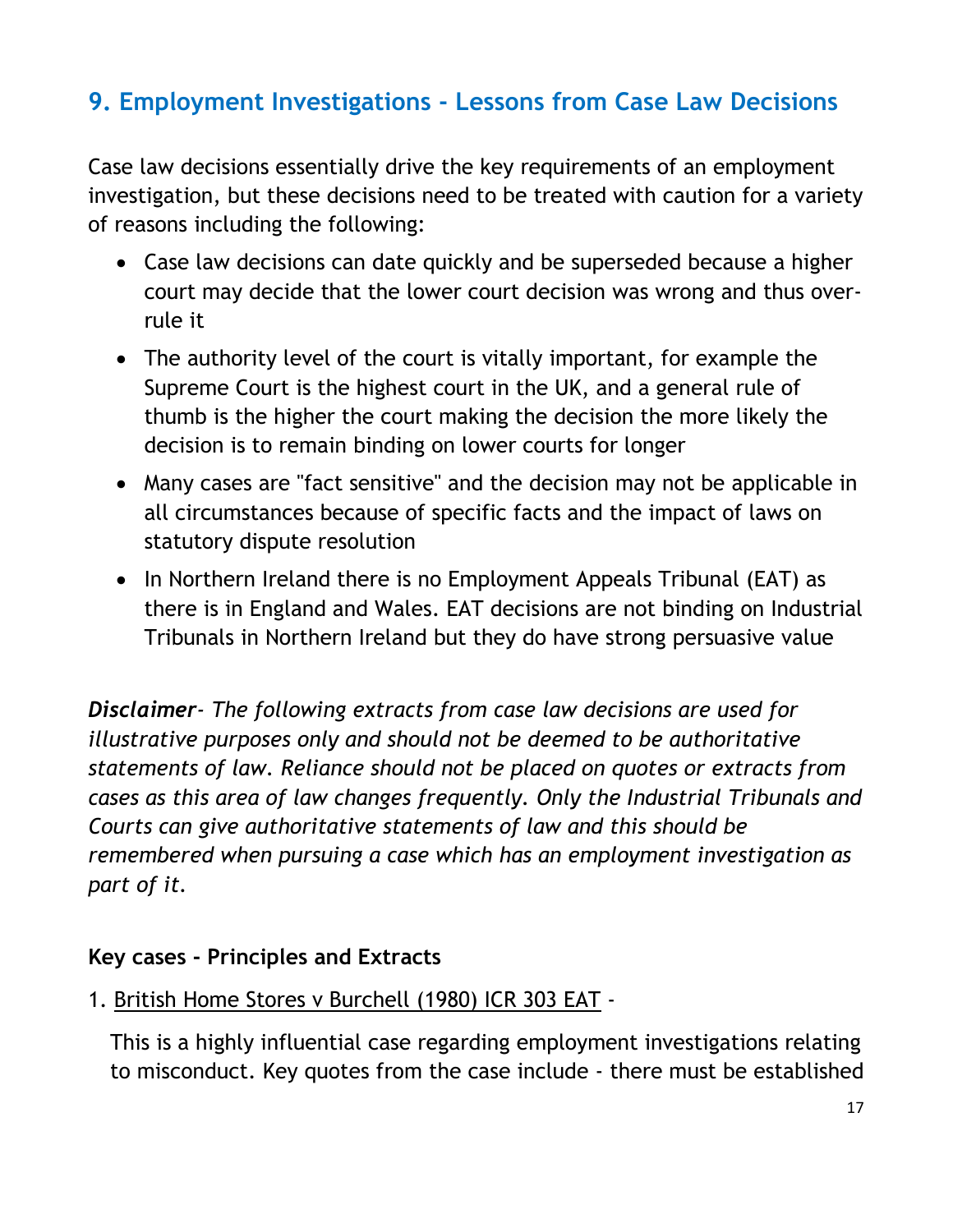by the employer the fact of his belief, it must be shown that the employer had reasonable grounds for his belief, the employer must have carried out a reasonable investigation, an employer does not need to have absolute proof of misconduct, the employer must have carried out as much investigating into the matter as was reasonable in the circumstances.

2. Midland Bank v Madden (2000) ICR 1283 CA -

This case used the principles set out in Burchell above and went further by saying that the employer, not the tribunal, was the proper person to conduct the investigation. The tribunal must decide whether the investigation was reasonable in the circumstances and whether the decision to dismiss in light of the investigation was a reasonable response. A tribunal will err if it substitutes itself as the employer in assessing the weight and quality of the evidence in making a determination.

3. Garry v London Borough of Ealing (2001) IRLR 681 CA -

An employee was subjected to a "detriment" when, for reasons connected with her ethnic origin, an investigation by her employers was continued for longer than an ordinary investigation would have been, even though she was unaware that the investigation was continuing.

4. Sainsburys Ltd v Hitt (2002) EWCA Civ 1588 -

This case took the concept of reasonableness and said that it applied equally to the investigatory process as it did to the decision to dismiss. The court said that the range of reasonable responses test applied as much to the question of whether the investigation into the suspected misconduct was reasonable in all the circumstances as it did to the decision to dismiss for misconduct.

#### 5. Santamera v Express Cargo Forwarding t/a I EC Ltd 2003 IRLR 273 -

This case stated that an employer does not have to carry out a forensic or quasi-judicial enquiry and an investigation will not be unfair overall simply because individual components of the investigation might have been dealt with differently or were arguably unfair.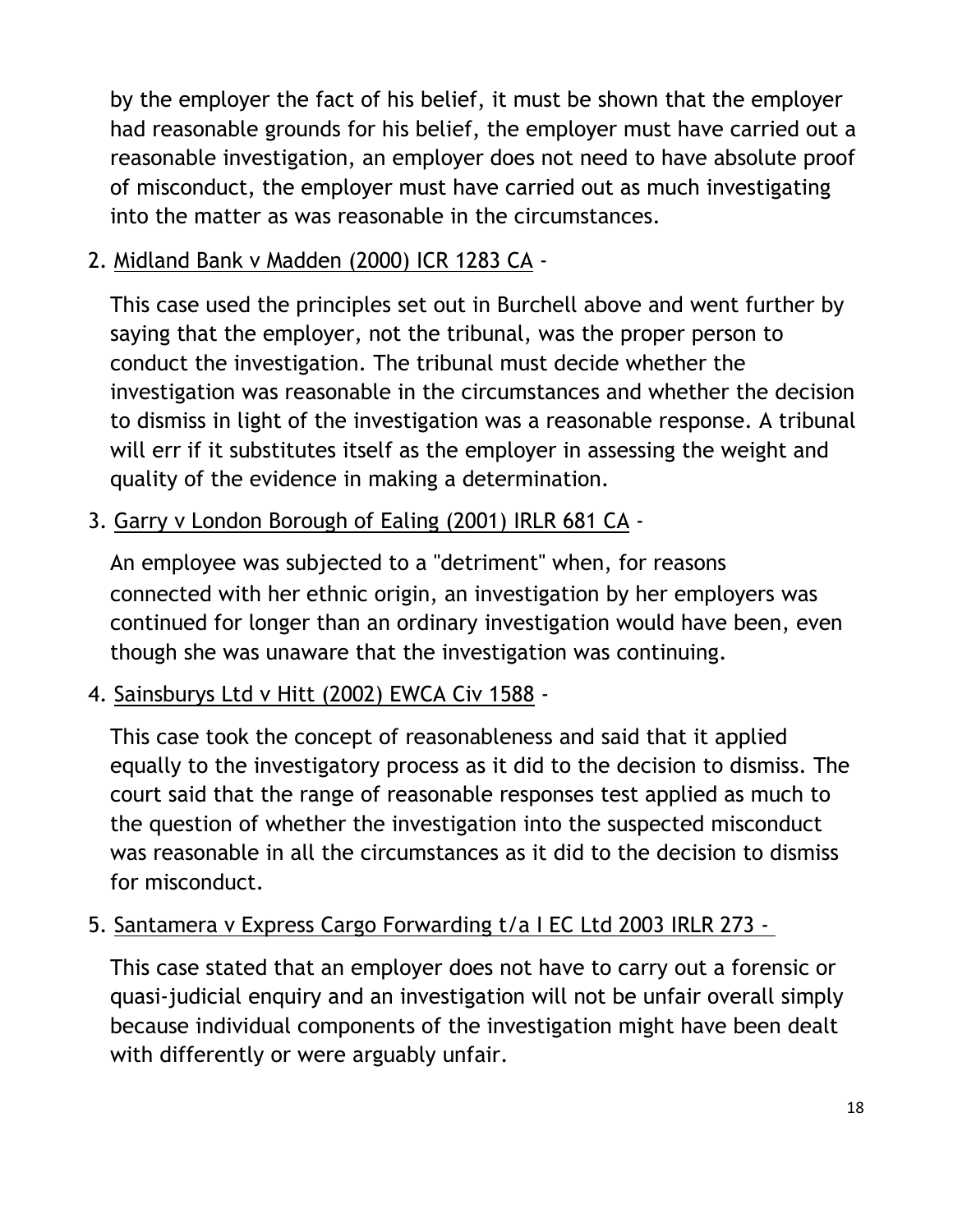#### 6. Tesco Stores Ltd V Pryke (2006) EAT -

This case took the principles of all of the above cases and referred to each of them in the judgement, for example: by referring to the core "Burchell principles", whether the decision fell within the band of reasonable responses; as per "Madden", the tribunal must not substitute its own views for that of the employer; as per the "Hitt" case, the core principles apply as much to the reasonableness of the investigation.

#### 7. Deadman V Bristol City Council 2007 EWCA Civ 822 -

This case, albeit fact sensitive, decided that the investigatory procedures were a part of the contract of employment and the employer failed to properly comply with them. However, this breach of contract did not give rise to the right to compensation as the psychological harm caused was not reasonably foreseeable.

8. Rhondda Cynon Taff Borough Council v Close 2008 EAT IRLR 868 - This case stated that if an employee had been the subject of a police investigation and the employer had appropriate access to that information then to use it as part of the decision making process fell within the band of reasonable responses.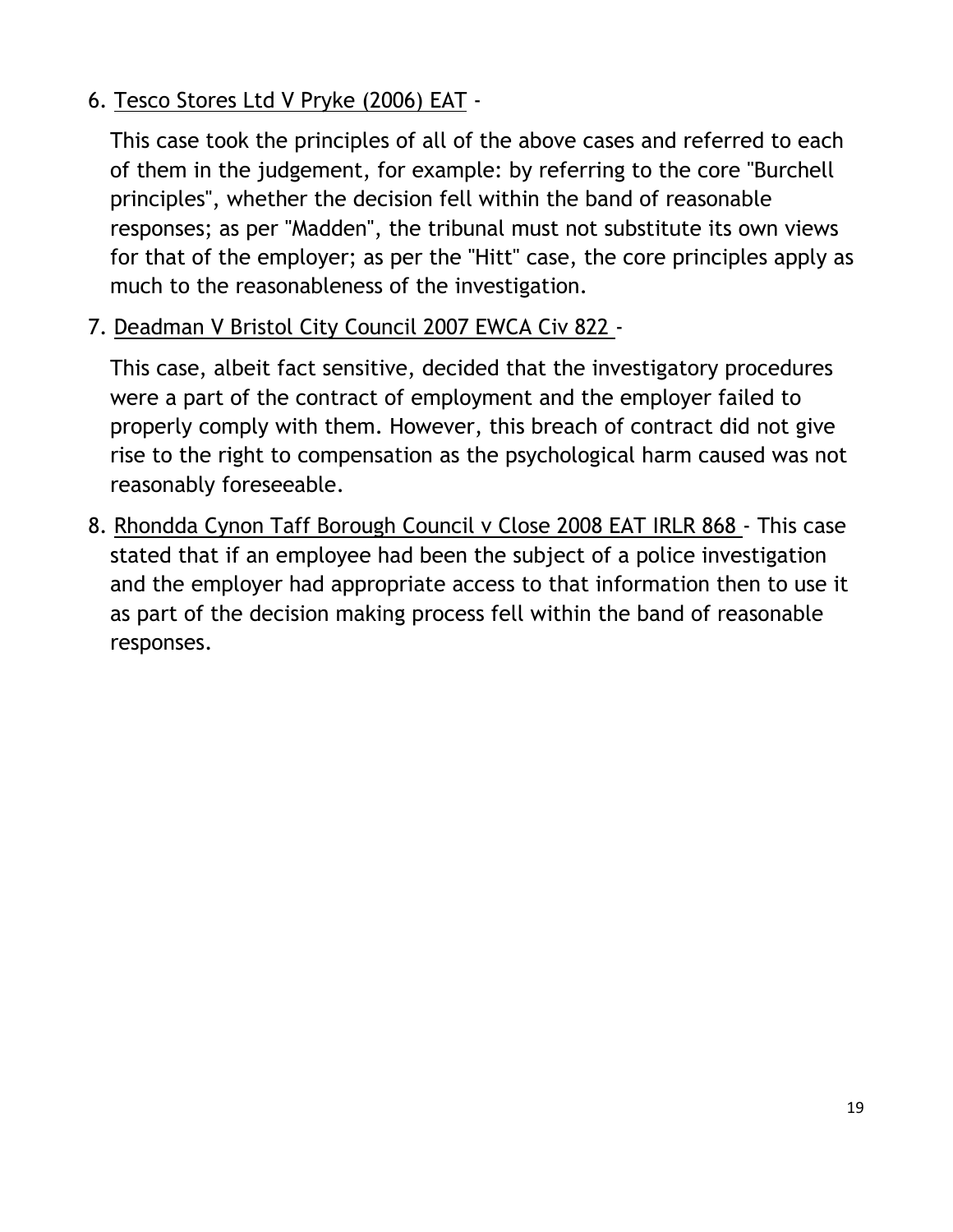# <span id="page-21-0"></span>**Appendix 1**

# **Employment Investigations: a Checklist for Small/Micro Employers**

- If a decision needs to be made on an incident eg issue of employee misconduct, then the key question is, how did you arrive at this decision? (Have you documented the decision making process - the audit trail?)
- Was the basis for your decision fair and reasonable in all the circumstances, bearing in mind that even where misconduct warrants dismissal an investigation is still required?
- The law will take into account the size, nature and resources of your organisation but it will not give small employer exemptions to issues such as a lack or breach of fair procedure and fair hearing.
- Small employers who do not have specialist staff such as human resource officers will not be expected to have as thorough or comprehensive an approach as a large organisation, but small employers must show that they acted fairly, reasonably and proportionately in all the circumstances.
- An Industrial Tribunal will not substitute its own view for that of a reasonable employer but rather it will examine whether the approach taken to investigating the matter falls within the band of reasonable responses.
- Key questions

What are the facts? Are the facts disputed? (different versions of events?) What are the sources of evidence? Who did you talk to in order to find out what happened? How much time has passed since the alleged incident? Were you a witness?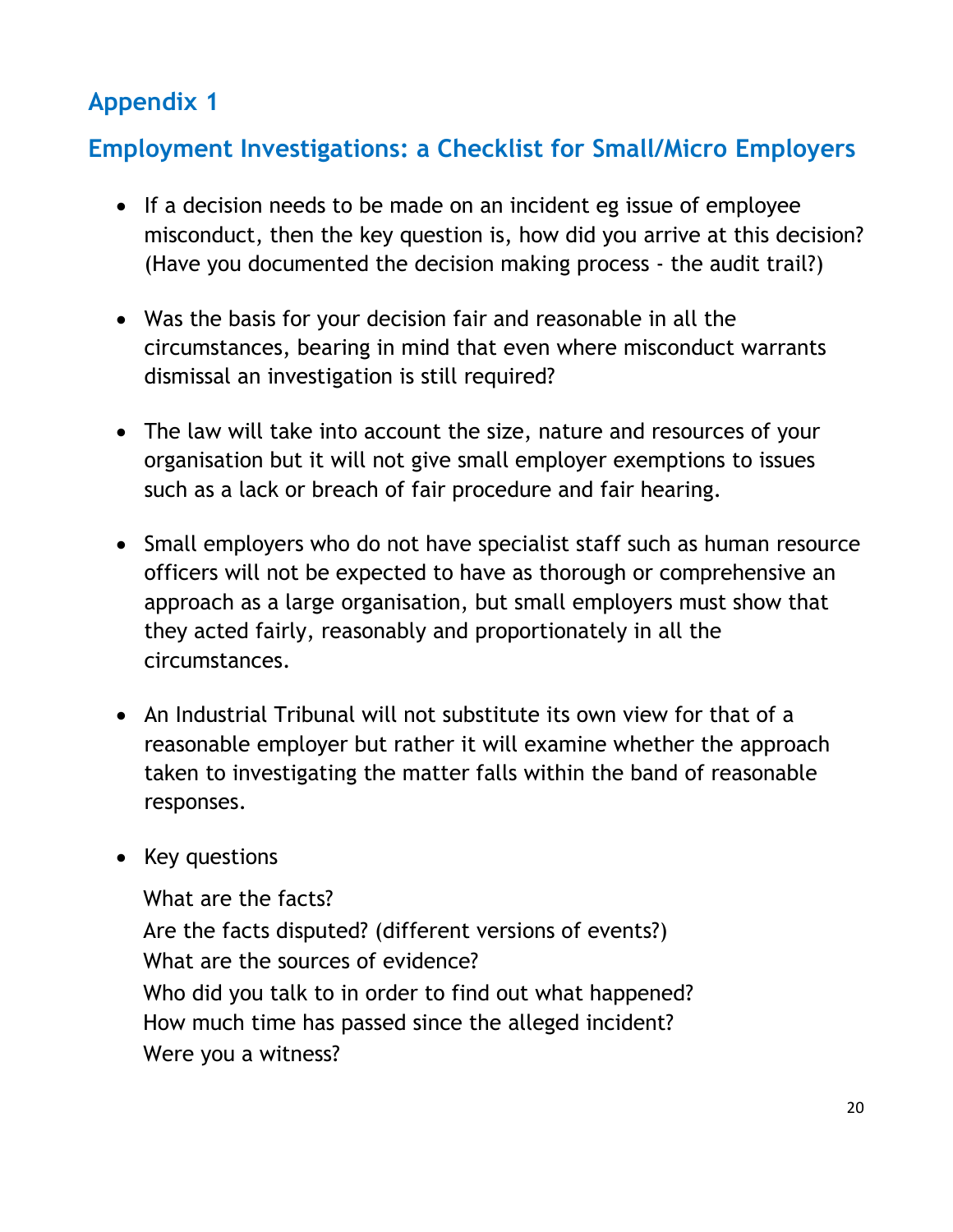What have you done in similar circumstances in the past? How did you come to your decision? Was the investigation procedure fair and even-handed? Did the investigation create the basis for a genuine, reasonable and honest belief?

Do the facts speak for themselves?

- It is only by examining and answering questions such as those above that a small employer can demonstrate that the approach to fact finding (investigations) has been both procedurally and substantively fair.
- The two-pronged approach of both being fair in terms of procedure and being fair in terms of the subject matter is vital for all employers to follow.
- The investigation must precede any disciplinary action (taken in accordance with the requirements of the law) and the investigation meeting must not "turn into" a disciplinary meeting as a result of things such as admissions of culpability.
- Any decision that follows the investigation must then also be reasonable, fair and proportionate in all the circumstances.
- The concept of fairness extends back to the start of the decision making process and even small employers need to demonstrate that the process was fair from fact-finding through to decision which was informed by the investigation.

*Disclaimer - The above checklist and associated questions are by way of good practice advice only and are not intended to be statements of required practice under the law. Court decisions in this area occur frequently and as such readers should be aware that legal requirements regarding employment investigations may change over time. The Labour Relations Agency cannot be held responsible for changes in case law therefore specialist legal advice should be sought before placing reliance on this guide.*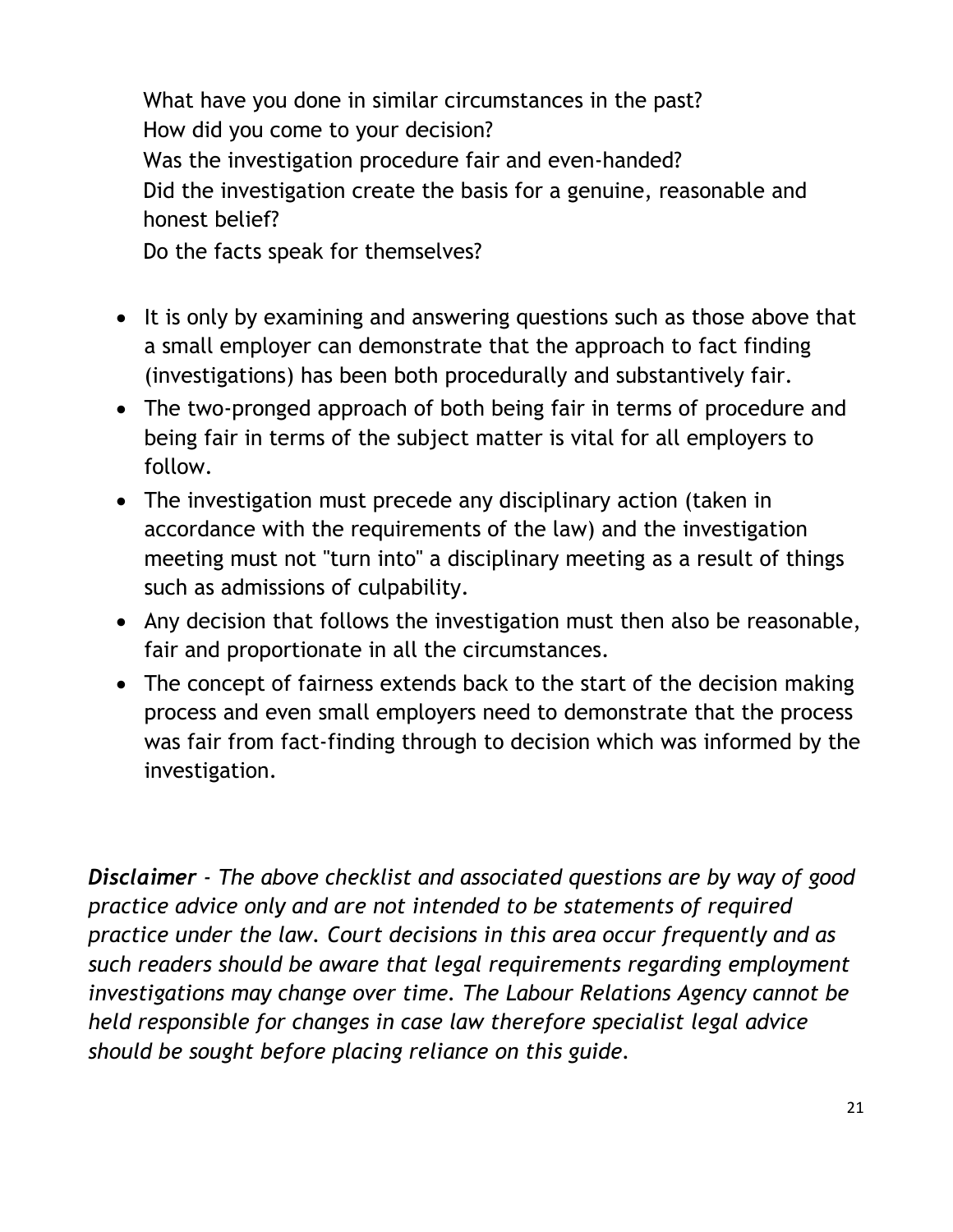# <span id="page-23-0"></span>**Appendix 2 Investigation Process Flowchart**

#### Trigger Mechanism:

- Grievance by employee
- Whistle blowing incident
- Proactive action (genuine belief)
- Evidence of problem

#### Decision making authority

Draft Investigation Terms of Reference (agree with investigator)

#### Investigator (preparation)

- Drafts plan for investigation
- Identify protagonists/witnesses
- Identify possible sources of evidence
- Draft investigative internal schedule
- Draft communications (interview invitations, logistics, timeframes, confidentiality, accompaniment)
- Draft questions based on Terms of Reference, chronology, alleged incident, documentation
- Arrange recording mechanisms (tape, scribe)

#### Investigative interviews

- Interview key protagonists
- Interview witnesses
- Compile information elicited

#### Investigatory reports

- Draft factual accounts as elicited
- Ensure reporting is balanced and objective
- Compose conclusion (recommendation if required)
- Draft anonymised copy if possible
- Submit report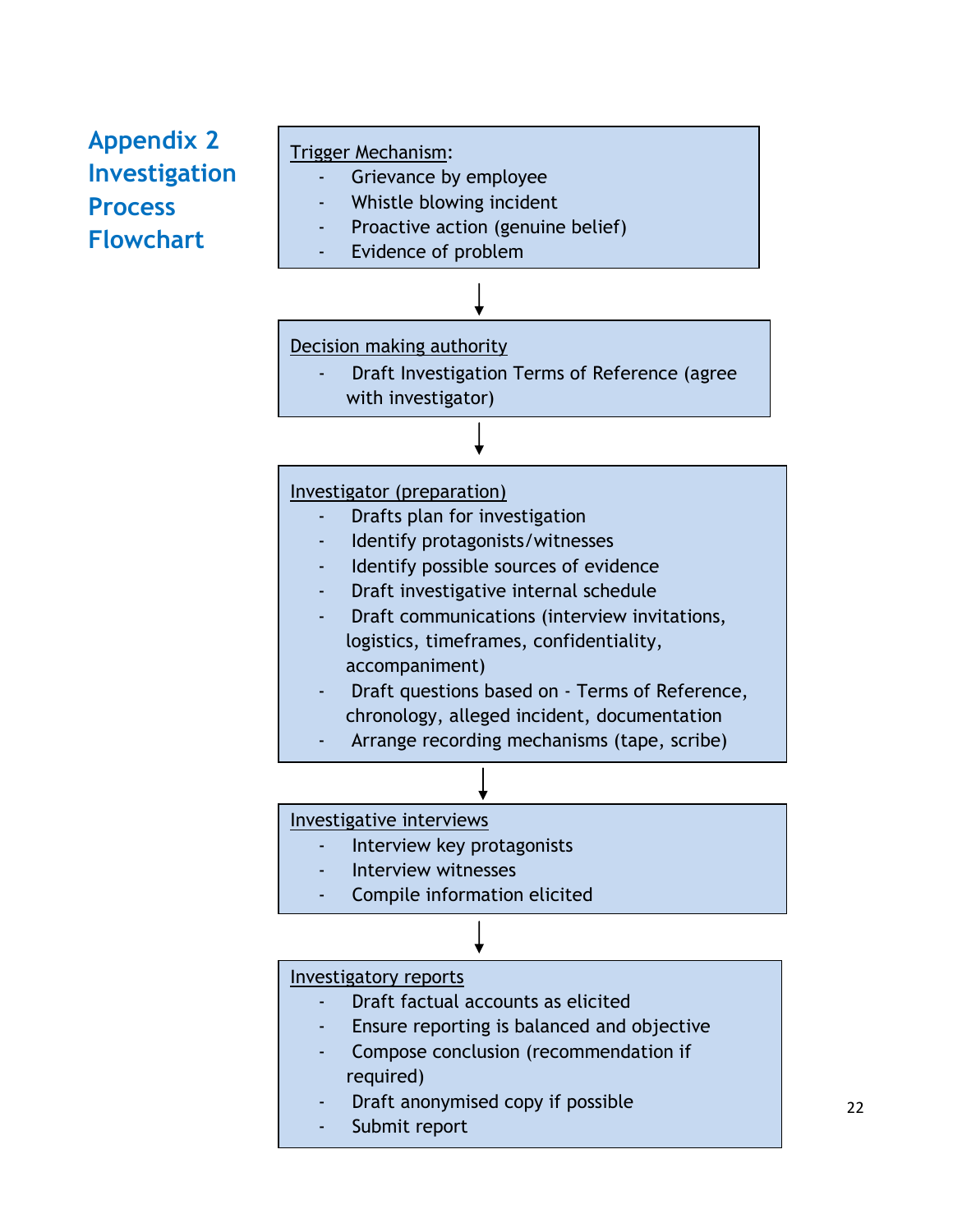# <span id="page-24-0"></span>**Appendix 3**

## **Investigation Report - Format and Requests**

- Contents page (include paragraph number, paragraph contents, page number)
- Introduction (other details, brief background to case, nature and basis)
- Terms of Reference and purpose of employment investigation (Remit boundaries)
- Key parties to the investigation and methodology (people and process)
- Issues, facts and evidence elicited (subject and witness statements, documentary evidence, photographic/CCTV evidence, e-mail evidence, etc.)
- Findings and conclusions drawn from evidence (must be reasonable and fair)
- Recommendations, if required, eg that the decision making authority implement the disciplinary process, or the facts are inclusive and there is no substantial basis to pursue the matter further.

#### **Investigation Report (give due consideration to requests for):**

- Witness anonymity rules; when and why is it granted? eg genuine fear of physical reprisal
- Redacted witness statements (ie where witness names are blacked out of the statement). How reasonable, fair and practical is this?
- Data subject access requests, as provided for under the Data Protection Act (1998) during investigatory process (take advice from the Office of the Information Commissioner - (see Useful Contacts on page 28)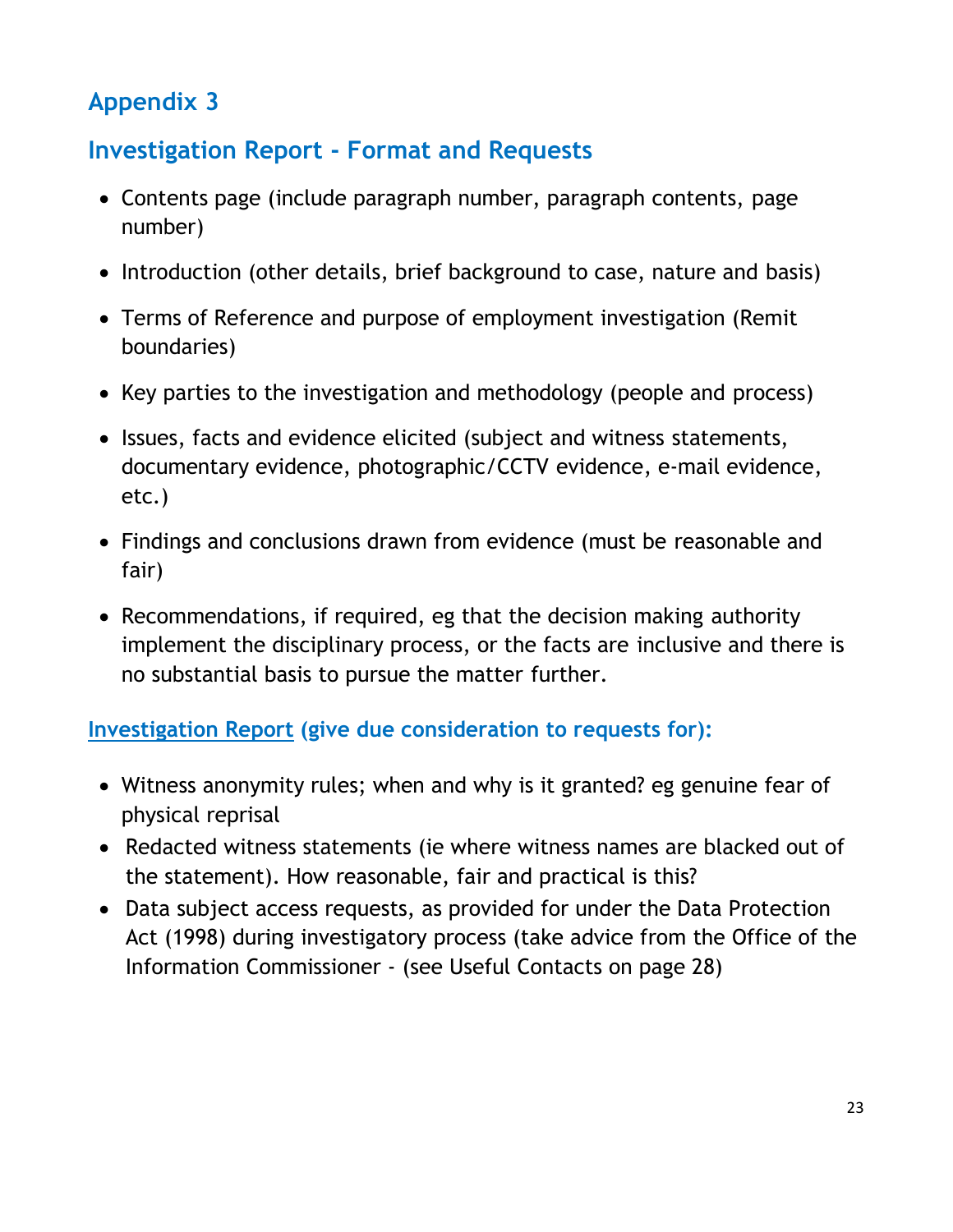# <span id="page-25-0"></span>**Appendix 4**

# **Employment Investigations - Pro forma 1 (to be tailored to suit organisation)**

#### **Pro forma 1 - Investigative interview coversheet**

- Name of Investigator:
- Interview relating to:
- Interviewee (subject/witness):
- Those present: Scribe

Accompanying/representative

- Date:
- Time:
- Location:

Introductory processes - Once again explain the purpose of the interview, reiterate the capacity in which the interviewee is attending (witness to or subject of the investigation). Reiterate that your role is one of fact finder rather than decision maker, remind them of the requirements of confidentiality, ask them to relax, offer refreshment, clarify role of representative or accompanying individual, indicate approximately how long it will last, detail information regarding toilet/smoke breaks, ask interviewee to speak slowly and keep focused on the question being asked and the facts, ask the interviewee if they understand and if they have any questions before the interview begins.

Begin interview with questions which are - open-ended but not too broad, in chronological and sequenced order, focus and probe further where answers are vague or lacking in detail, progress through questions, periodically verify accuracy, ask if interviewee needs a comfort break, progress through questions verifying that scribe/recording mechanism is ok.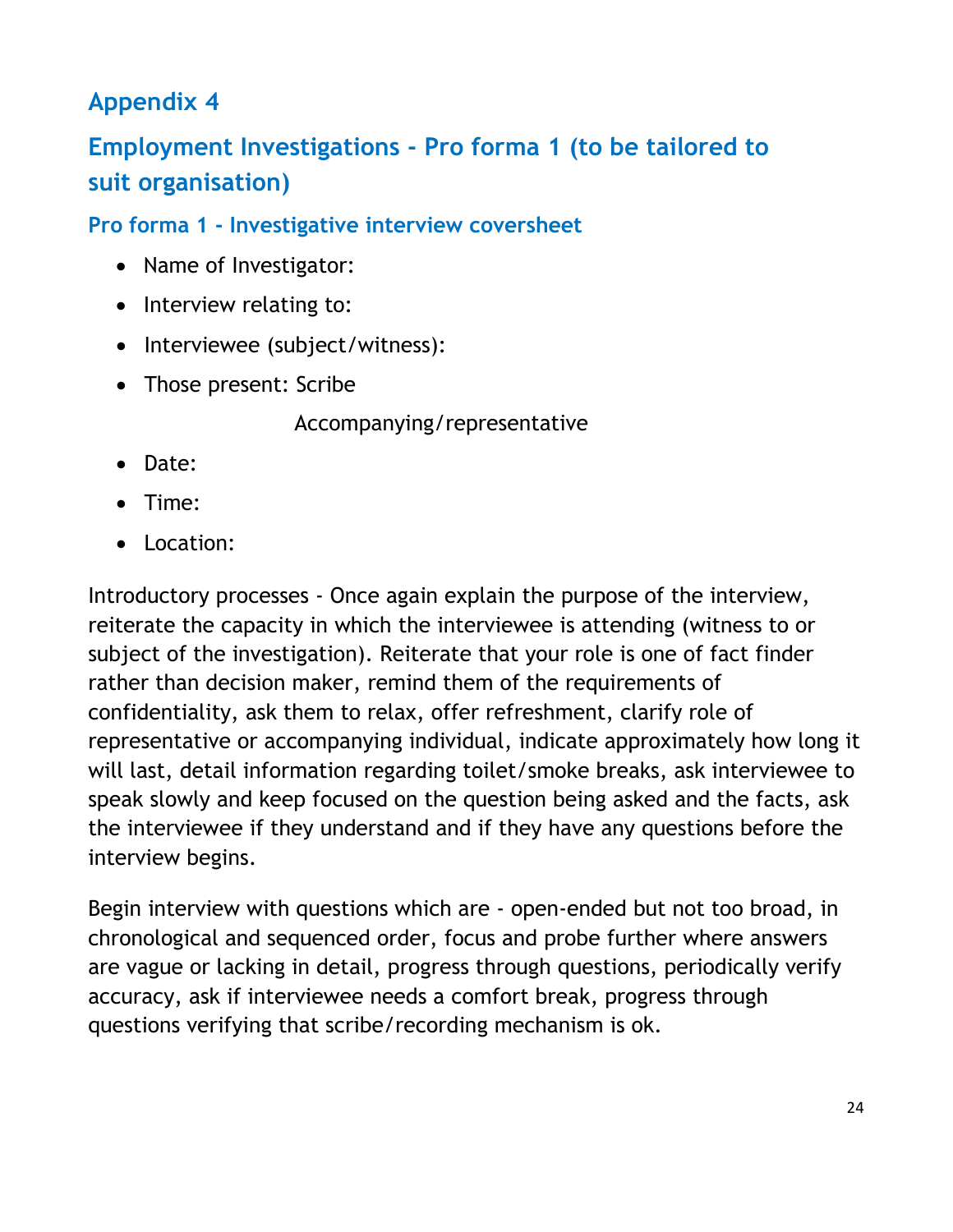Close interview by accurately summarising the evidence provided for in the witness statement and again verify accuracy, indicate arrangements regarding requests for copies, acquire signature (if copy of statement can be provided there and then), remind interviewee of duty of confidentiality, ask interviewee if they have any questions before interview termination, thank interviewee for participation and co- operation, end interview.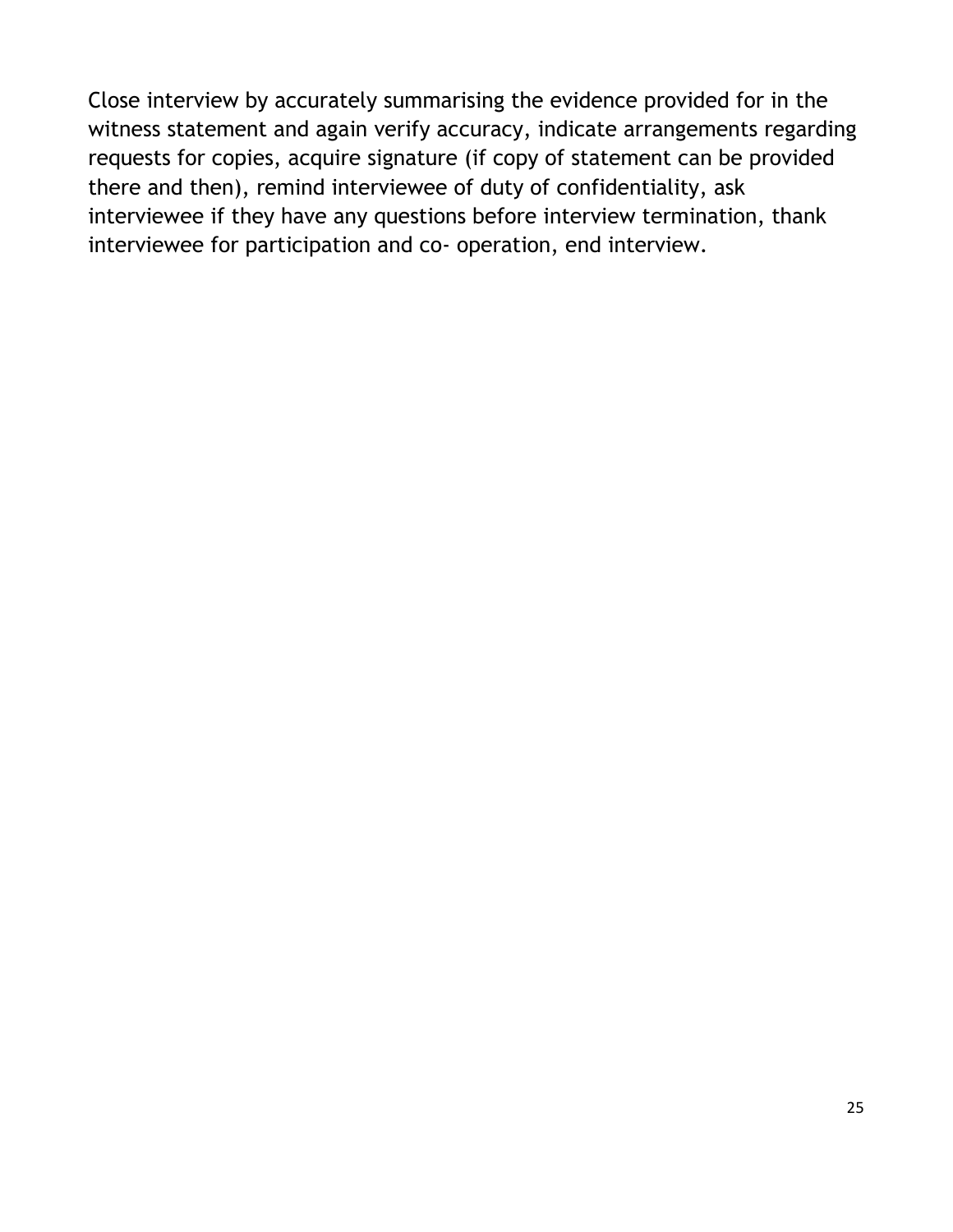# <span id="page-27-0"></span>**Appendix 5**

# **Employment Investigations - Pro forma 2 (to be tailored to suit organisation)**

#### **Pro forma 2 - Invitation to attend investigative interview**

#### Dear

I am writing to you in my capacity as an investigating officer to invite you to attend an investigative interview on / / at 00.00 am/pm to be held in  $\Box$ 

The purpose of the interview is purely to elicit facts as part of an employment investigation into \_\_\_\_\_\_\_\_\_\_\_ (**suggested wording** - an alleged incident between.............. or information which has come to light regarding ...............................).

My role as the investigator is simply to elicit material facts and inform the decision making process and not to make decisions on disciplinary sanctions.

On the day of the interview I will be accompanied by Mr/Mrs/Ms who will act as note taker and who will provide you with a copy of your statement shortly after the interview schedule is complete. For the purposes of accuracy I would ask that on the day of the interview you speak clearly and slowly to ensure all relevant facts are recorded.

#### **\*Suggested wording if the contract of employment provides for it, or it is custom and practice to do so:**

*\*You may wish to invoke your contractual right of accompaniment when attending the interview.*

Can I remind you that this requirement to participate and co-operate with the investigation constitutes a reasonable request by your employer and that unreasonable refusal to attend or co-operate could constitute a disciplinary offence.

Please confirm in writing your intention to attend this investigatory interview at the above date and time as opportunities to re-schedule are quite restricted.

Many thanks in advance of your anticipated participation.

Yours sincerely